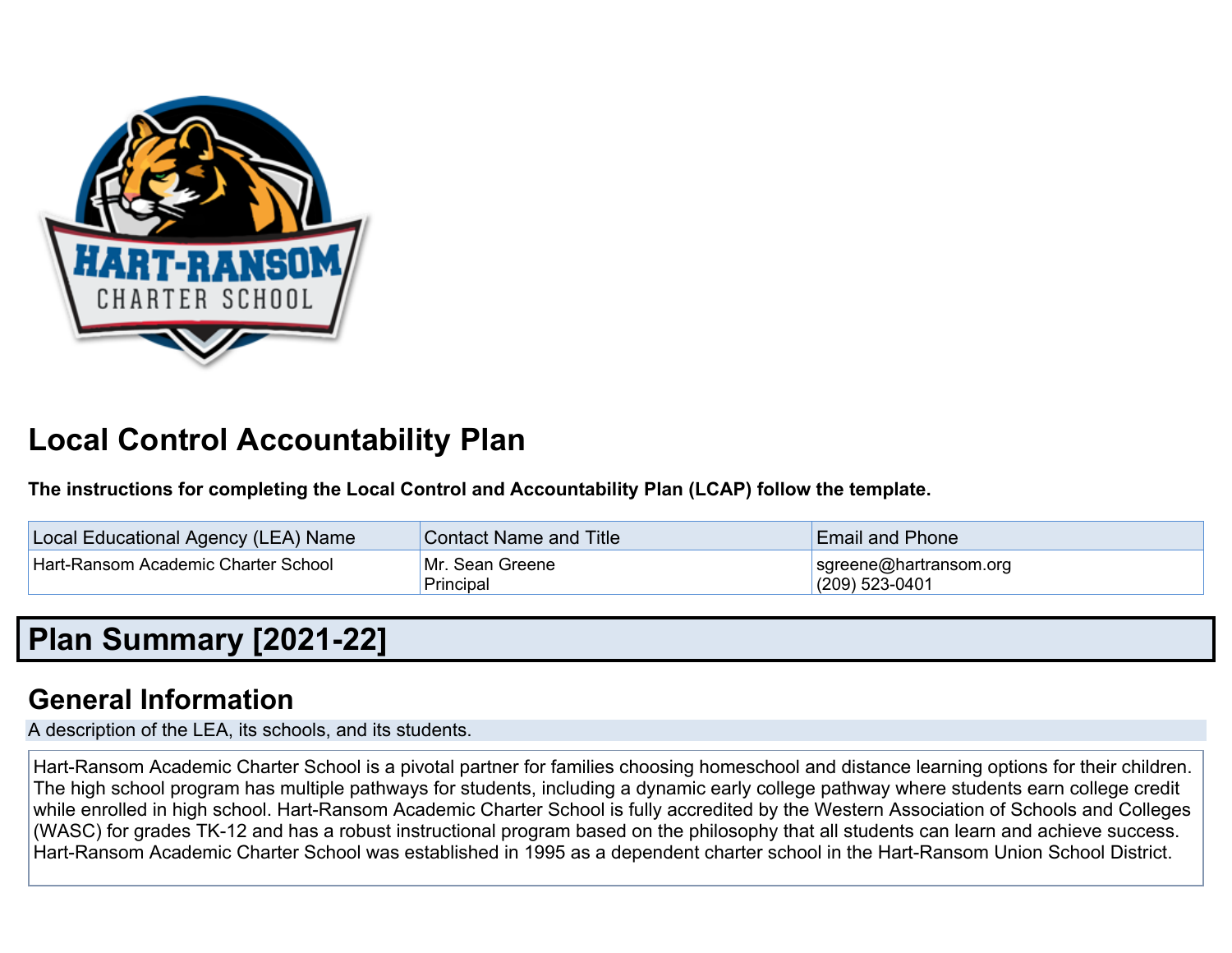The program promotes learning through 21st-century skills of communication, collaboration, creativity, and critical thinking, assisting students to meet and exceed grade-level standards. Hart-Ransom Academic Charter School has aligned its Local Control Accountability Plan (LCAP) to provide for the needs of our students. The staff, parents, and students at HRACS continue to be the heart of the school. Students can have differentiated courses and textbooks supported by advisory teachers who provide guidance to the parents as they educate their children. Additional school support includes the school principal, a resource specialist, an academic advisor, as well as district-wide services such as a speech therapist, psychologist, and school nurse.

Parent input is paramount at our school! Our parents are their children's teachers, and we advise, support, and train them to do their very best.

## **Reflections: Successes**

A description of successes and/or progress based on a review of the California School Dashboard (Dashboard) and local data.

Our ELA scores have been steadily increasing over the last few years as we have moved from yellow to blue. Our math scores saw a significant increase in 2019, and the scores are now in the yellow range.

## **Reflections: Identified Need**

A description of any areas that need significant improvement based on a review of Dashboard and local data, including any areas of low performance and significant performance gaps among student groups on Dashboard indicators, and any steps taken to address those areas.

Our math scores have indicated a need for higher-order thinking skills, application of math skills, and improvement with communicating reasoning. The Hispanic sub-group is 70.4 points below standard. Socioeconomically disadvantaged students will need some added support. We are hiring a math teacher who can support on-site instruction and assist with the development of a parent-teacher training program that will include curriculum, instruction, and pedagogy of math. We implement state board adopted academic content and performance standards for all students. Our school will be training our staff and parents to meet the needs of all students, but we are superficially gearing training and support for our EL and low-income families.

# **LCAP Highlights**

A brief overview of the LCAP, including any key features that should be emphasized.

The ongoing strategic plan for Hart-Ransom Academic Charter School is to support students and families with the option to educate students at home. The LCAP includes maintaining tools to equip, monitor, and enrich the independent, personalized learning environment schoolwide. Our new math and science advisory teachers will assist with our focus on improving reasoning skills as well as coaching staff and parents to better serve their students. Our overarching goal is to maintain the progress with ELA while we focus on improving math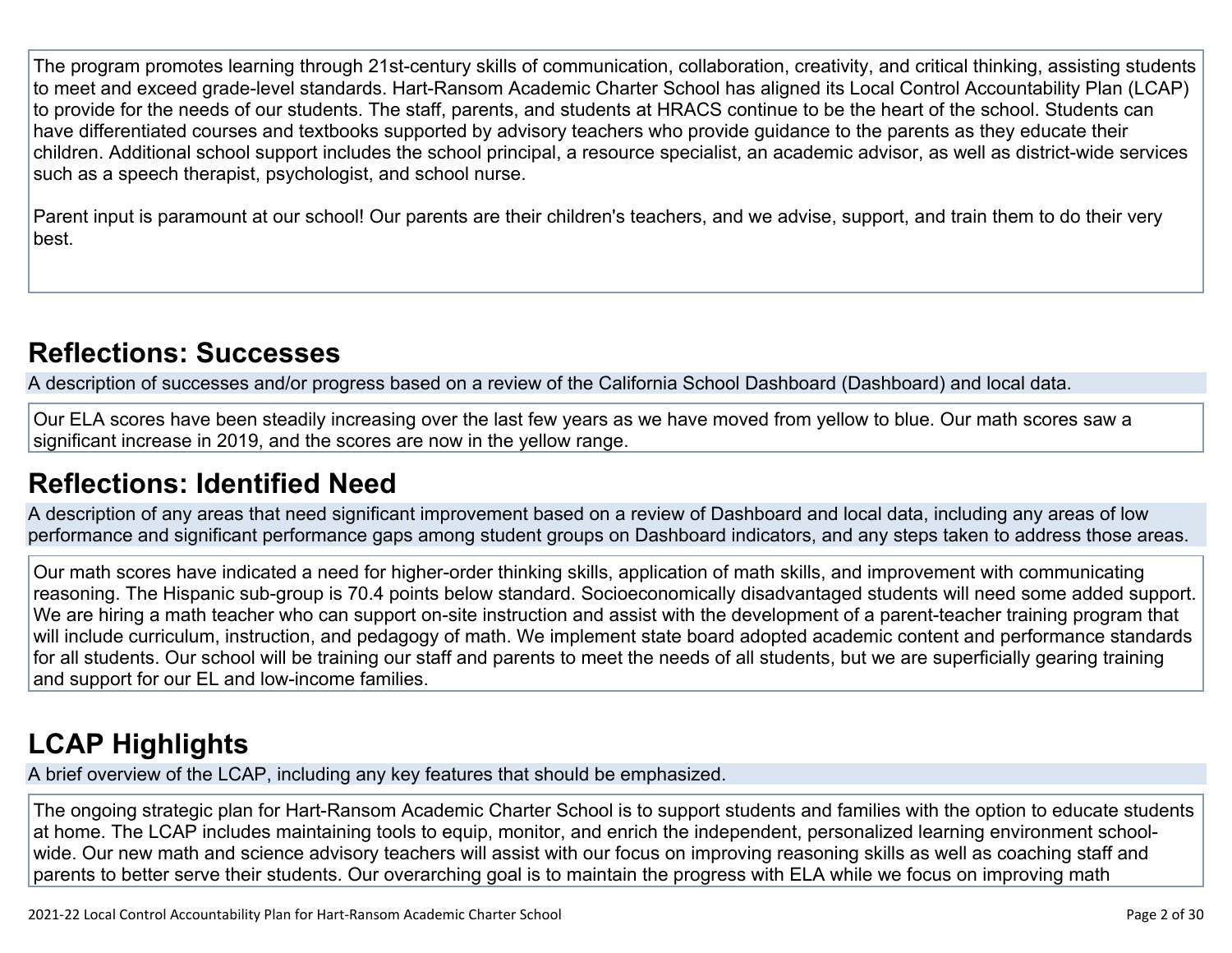instruction at home. We will deliver several on-site training opportunities for our parents to better educate them with curriculum and instruction.

## **Comprehensive Support and Improvement**

An LEA with a school or schools eligible for comprehensive support and improvement must respond to the following prompts.

#### **Schools Identified**

A list of the schools in the LEA that are eligible for comprehensive support and improvement.

N/A

### **Support for Identified Schools**

A description of how the LEA has or will support its eligible schools in developing comprehensive support and improvement plans.

N/A

#### **Monitoring and Evaluating Effectiveness**

A description of how the LEA will monitor and evaluate the plan to support student and school improvement.

N/A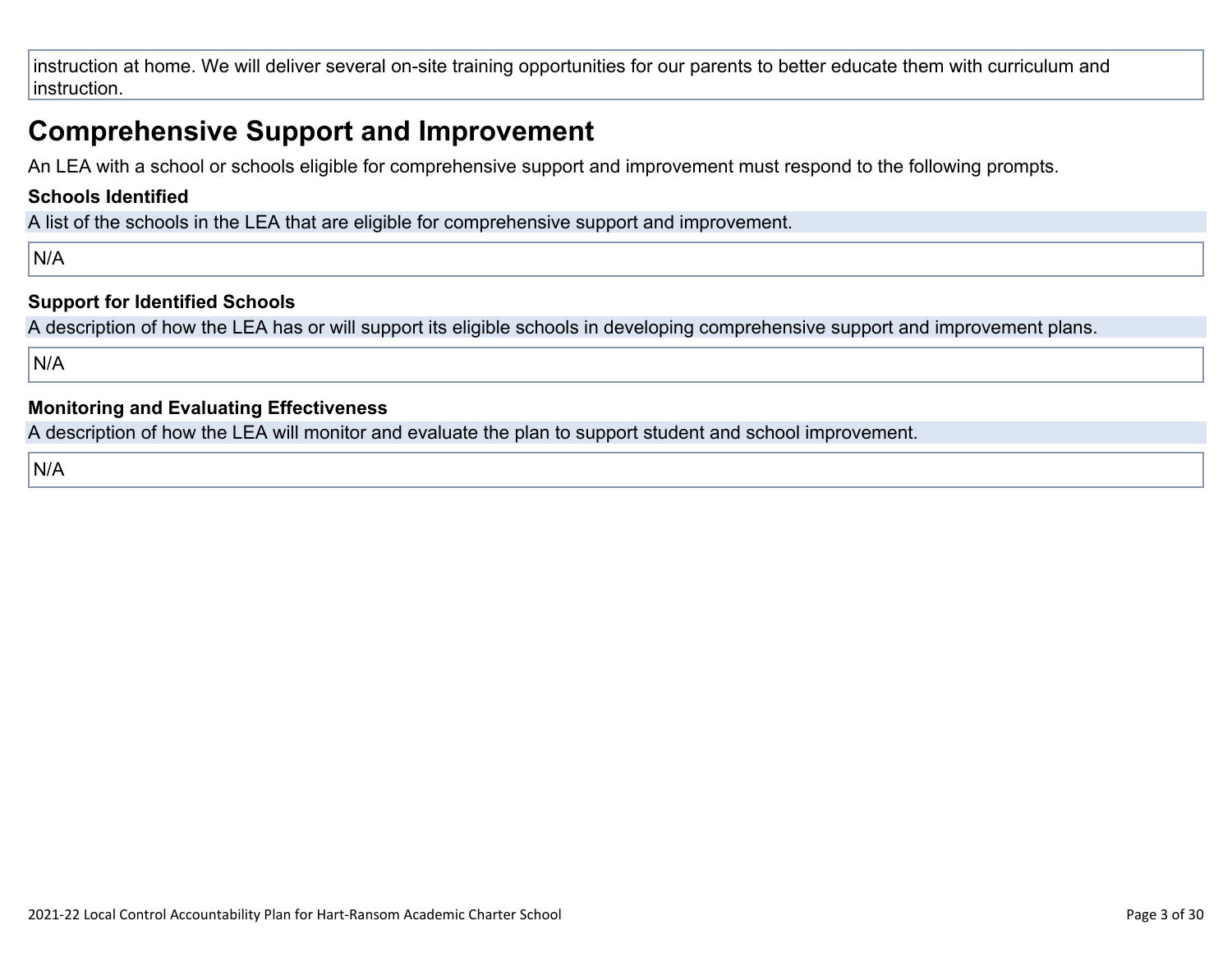# **Stakeholder Engagement**

A summary of the stakeholder process and how the stakeholder engagement was considered before finalizing the LCAP.

Hart-Ransom Academic Charter School conducts several surveys to our families, students, and staff to gather input. We also conducted virtual meetings with parents and staff to gather ideas for the support of parents and students. We surveyed our families at the end of December 2021, at the end of February 2021, and at the beginning of March 2021. We also held virtual meetings on February 16, 2021, and March 16, 2021. Parents were able to add information through April 2021 on a Google document. The two bargaining members on our staff were asked for input and both declined.

A summary of the feedback provided by specific stakeholder groups.

Our students completed a survey with these topics: "I enjoy homeschooling because..."; "Describe any areas of improvement"; "List areas of support that you would like to see added"; and, "List any programs, activities, or enrichments that we should continue". Of the 52 responses from students, 20 were from high school students, 20 were from 6th-8th grade students, 10 were from 3rd-5th grade students, and there were two students from the TK-2nd grades who completed the survey. Many (21) of the students said they enjoyed the flexibility of homeschooling, or they stated that they appreciated the ability to spend more time with family, more time with the subject matter, etc. Nine of the high school students were thankful for the dual enrollment classes at the local junior college. Most students mentioned their love of the enrichment program that allows students to take a variety of courses such as martial arts, art, music, writing, coding, drones, etc. While many students said there was no room for improvement or they mentioned a specific advisory teacher as "awesome", students mentioned that they would like more books in the library, more support, more field trips, more hands-on activities, physical education on campus, and more enrichments geared to high school students as areas that need improvement. Twelve students mentioned that they need tutoring, especially in math. There is a call for vocational training, more coding, more field trips, more counseling/advisory time, science labs, and opportunities to socialize on campus. Under the topic of current programs, activities, or enrichments to continue, students gave a wide variety of responses. Seventeen students recommended continuing field trips, six want to continue the onsite writing class, and four students want to see the MJC dual enrollment classes continue. One younger student wants to see the "Come with me Science" class continue. Most of the comments focused on enrichment courses and field trips.

Parents and staff comments were similar to student responses: maintain or increase field trips, maintain or increase enrichment courses, more social activities for students, math tutoring, and parental support. Parents and staff suggested that we need to improve our on-site classes for math with extra support for parents and students who do not understand the standards or the specific skill. Parents also mentioned a parent forum or discussion group to support each other and network skills.

A description of the aspects of the LCAP that were influenced by specific stakeholder input.

The current plan was influenced greatly by student, parent, and staff input. Specifically, we will hire additional staff to teach on-site math and science courses, and we will offer training and support classes to parents, especially with mathematics. We are exploring more activities for students such as athletics, as well as increasing the amount of math support for our struggling students.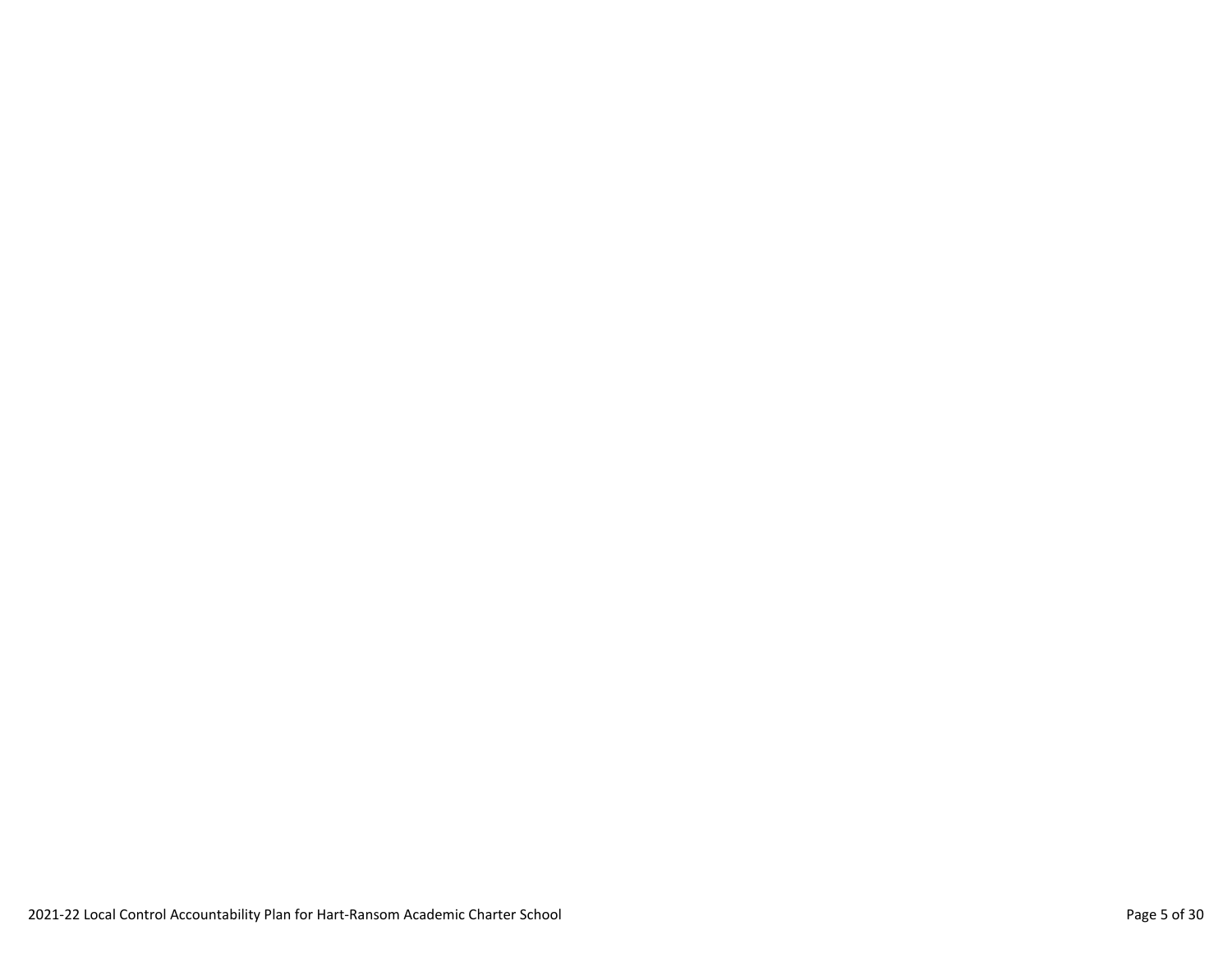# **Goals and Actions**

## **Goal**

| Goal # |                                                  |
|--------|--------------------------------------------------|
|        | student achievement for all students !<br>. מארי |

An explanation of why the LEA has developed this goal.

Our overall math scores have been persistently low and below county and state averages. Parents, students, and teachers have asked for more support. Our long-term goal is to increase overall math scores so that at least 50% of the students will meet or exceed standard by June 2024. Our overall ELA goal is to increase scores so that at least 70% of the students will meet or exceed standard by June 2024. Our staff and parents continue to ask for reading and writing classes and support. Improve reading, writing, and research skills so that students will be able to engage in research and inquiry to investigate topics, and to analyze, integrate, and present information.

## **Measuring and Reporting Results**

| <b>Metric</b>                                                                                       | <b>Baseline</b>                                | Year 1 Outcome | Year 2 Outcome | <b>Year 3 Outcome</b> | Desired Outcome for<br>$2023 - 24$                                                         |
|-----------------------------------------------------------------------------------------------------|------------------------------------------------|----------------|----------------|-----------------------|--------------------------------------------------------------------------------------------|
| <b>CAASPP Math</b>                                                                                  | 2018-19 37% Met or<br><b>Exceeded Standard</b> |                |                |                       | At least 50% Meet or<br><b>Exceeds Standard</b>                                            |
| <b>SARC - Fully</b><br>credentialed teachers                                                        | 2019-20 100%                                   |                |                |                       | 100% teachers fully<br>credentialed                                                        |
| <b>SARC - Students</b><br>have sufficient access<br>to standards-aligned<br>instructional materials | 2019-20 100%                                   |                |                |                       | 100% students have<br>sufficient access to<br>standards-aligned<br>instructional materials |
| Dashboard A-G                                                                                       | 2019-20 50%                                    |                |                |                       | 80%                                                                                        |
| Dashboard<br><b>Graduation Rates</b>                                                                | 2019-20 81.8%                                  |                |                |                       | 100%                                                                                       |
| <b>CAASPP ELA</b>                                                                                   | 2018-19 61% Met or<br><b>Exceeded Standard</b> |                |                |                       | At least 70% Meet or<br><b>Exceeds Standard</b>                                            |
| Dashboard ELs<br>making progress<br>toward English                                                  | 2019-20 too few<br>students to report          |                |                |                       | Undetermined                                                                               |

2021-22 Local Control Accountability Plan for Hart-Ransom Academic Charter School Page 6 of 30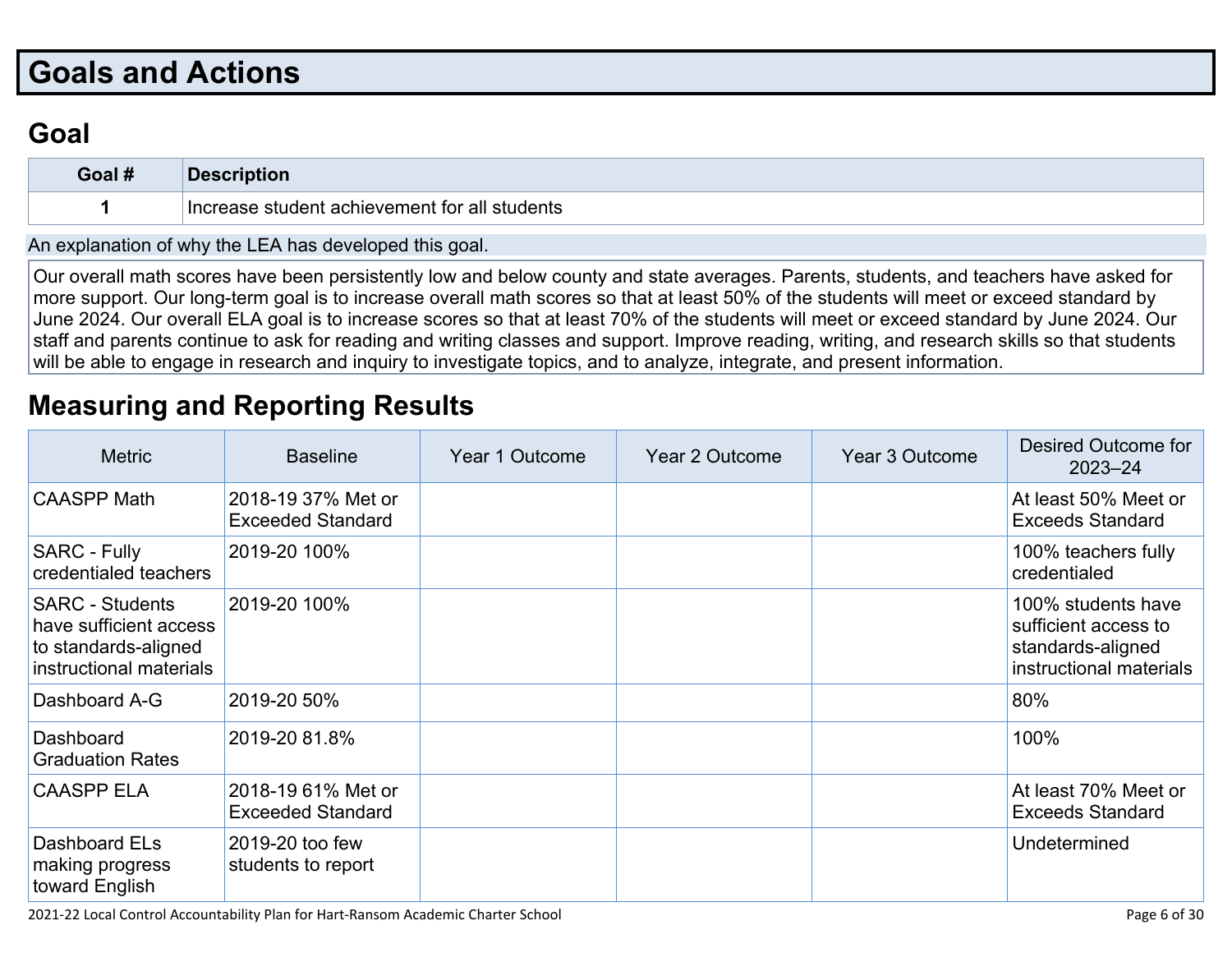| <b>Metric</b>                                                 | <b>Baseline</b>                                                                | Year 1 Outcome | Year 2 Outcome | Year 3 Outcome | Desired Outcome for<br>$2023 - 24$                                                                      |
|---------------------------------------------------------------|--------------------------------------------------------------------------------|----------------|----------------|----------------|---------------------------------------------------------------------------------------------------------|
| proficiency or are<br>reclassified                            |                                                                                |                |                |                |                                                                                                         |
| % of pupils who are<br>taking early college<br>access courses | 2019-20 Students in<br>dual enrollment<br>courses at MJC:<br>Approximately 50% |                |                |                | Increase the<br>percentage of high<br>school students in<br>dual enrollment<br>courses at MJC to<br>70% |

# **Actions**

| Action # | <b>Title</b>                             | <b>Description</b>                                                                                                                                                                                                                                                                                                                                    | <b>Total Funds</b> | Contributing |
|----------|------------------------------------------|-------------------------------------------------------------------------------------------------------------------------------------------------------------------------------------------------------------------------------------------------------------------------------------------------------------------------------------------------------|--------------------|--------------|
|          | Hire a Math Teacher                      | The math teacher will support middle and high school students. In<br>addition, the math teacher will provide training and support to staff,<br>students, and parents.                                                                                                                                                                                 | \$136,000.00       | No           |
| 2        | Math Workshops                           | Teachers will lead training and instruction for parents. Teachers<br>instruct parents to identify and instruct math reasoning skills.                                                                                                                                                                                                                 | \$10,000.00        | No           |
| 3        | Math Kits for<br><b>Students/Parents</b> | Math kits will support our math program and student achievement in<br>math.                                                                                                                                                                                                                                                                           | \$7,500.00         | No.          |
| 4        | Professional<br>Development              | Teacher training opportunities to expand learning for math<br>reasoning skills<br>Teacher training opportunities for reading and writing<br>Teacher training opportunities for increasing knowledge,<br>improving skills, and updating<br>pedagogy<br>Teacher training opportunities to expand learning for<br>language arts critical thinking skills | \$20,000.00        | No.          |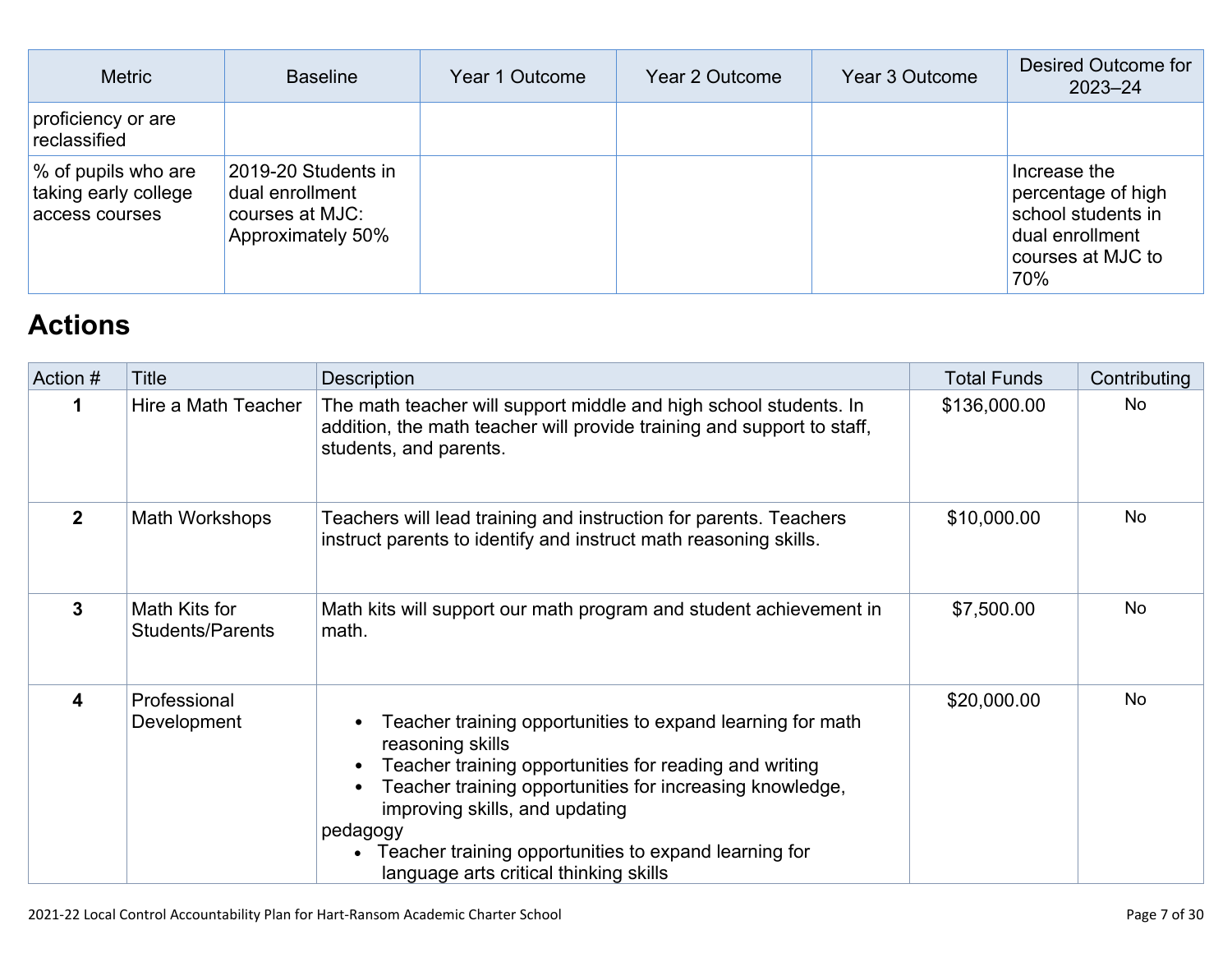| Action #       | <b>Title</b>                                                    | <b>Description</b>                                                                                               | <b>Total Funds</b> | Contributing |
|----------------|-----------------------------------------------------------------|------------------------------------------------------------------------------------------------------------------|--------------------|--------------|
|                |                                                                 | • Teachers will learn best practices to support families of<br>English learners                                  |                    |              |
| $5\phantom{1}$ | Hire Support for<br><b>Student Success</b>                      | Student support, including Barton reading tutors, math tutors, and<br>other tutors                               | \$30,000.00        | <b>No</b>    |
| 6              | <b>Purchase Technology</b>                                      | Technology will support our math program, our language arts<br>program, and other programs.                      | \$15,000.00        | No           |
| $\overline{7}$ | <b>Purchase Diagnostic</b><br><b>Assessments</b>                | We will use the diagnostic assessments to better understand<br>individual student skill level.                   | \$15,000.00        | <b>No</b>    |
| 8              | <b>Purchase Additional</b><br>Instructional<br><b>Materials</b> | Manipulatives will be issued to our TK-8 and Algebra teachers. We will<br>purchase additional science materials. | \$5,000.00         | <b>No</b>    |
| 9              | <b>ELA Workshops</b>                                            | Training for parents to identify and instruct language arts thinking<br>skills.                                  | \$5,000.00         | <b>No</b>    |
| 10             | Increase Florida<br><b>Virtual School</b><br><b>Classes</b>     | Our enrollment has increased, and we need more options for our<br>online students.                               | \$140,000.00       | <b>No</b>    |

## **Goal Analysis [2021-22]**

An analysis of how this goal was carried out in the previous year.

A description of any substantive differences in planned actions and actual implementation of these actions.

Analysis of the 2021-22 goals will occur during the 2022-23 update cycle.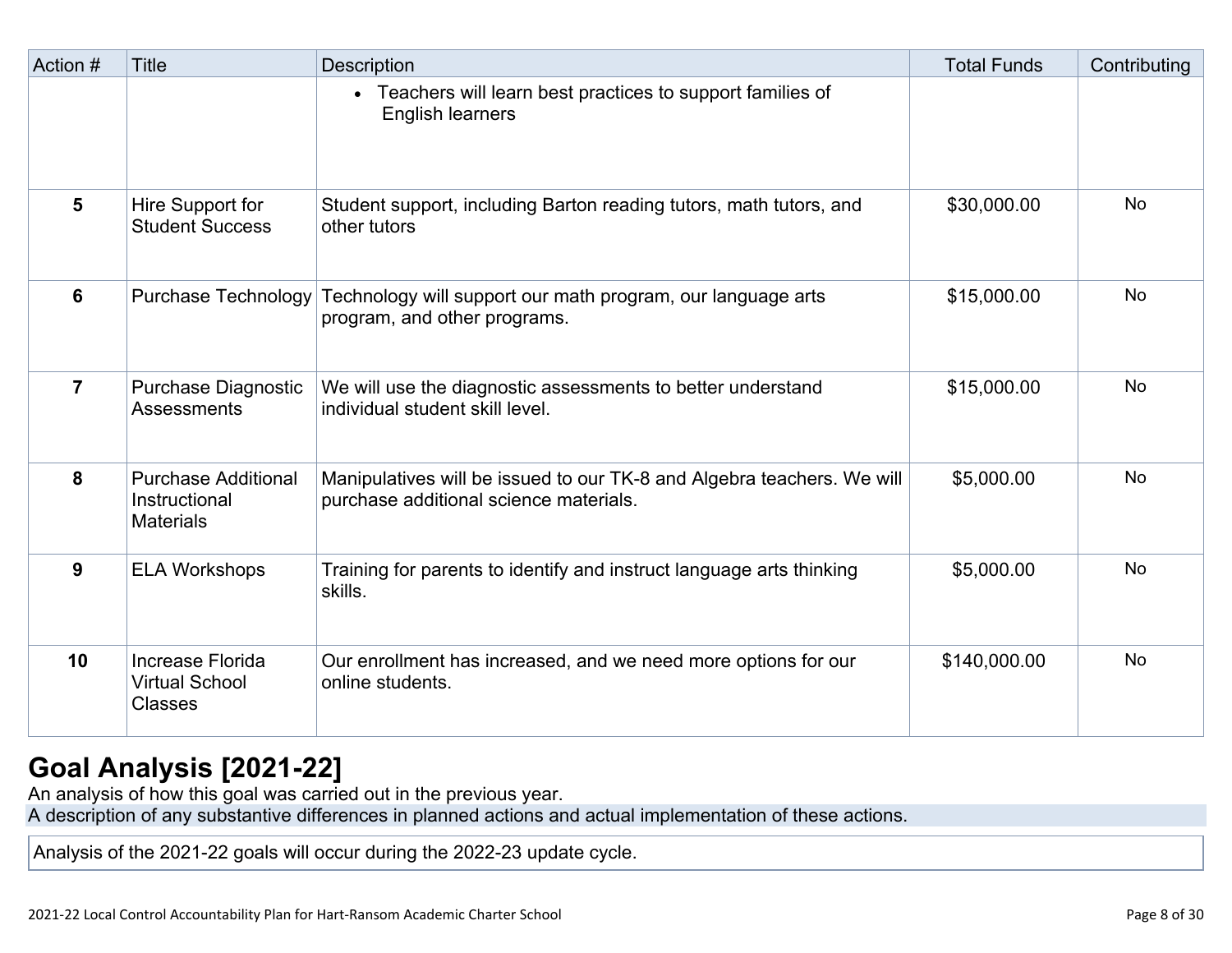An explanation of material differences between Budgeted Expenditures and Estimated Actual Expenditures.

Analysis of the 2021-22 goals will occur during the 2022-23 update cycle.

An explanation of how effective the specific actions were in making progress toward the goal.

Analysis of the 2021-22 goals will occur during the 2022-23 update cycle.

A description of any changes made to the planned goal, metrics, desired outcomes, or actions for the coming year that resulted from reflections on prior practice.

Analysis of the 2021-22 goals will occur during the 2022-23 update cycle.

A report of the Estimated Actual Expenditures for last year's actions may be found in the Annual Update Expenditures Table.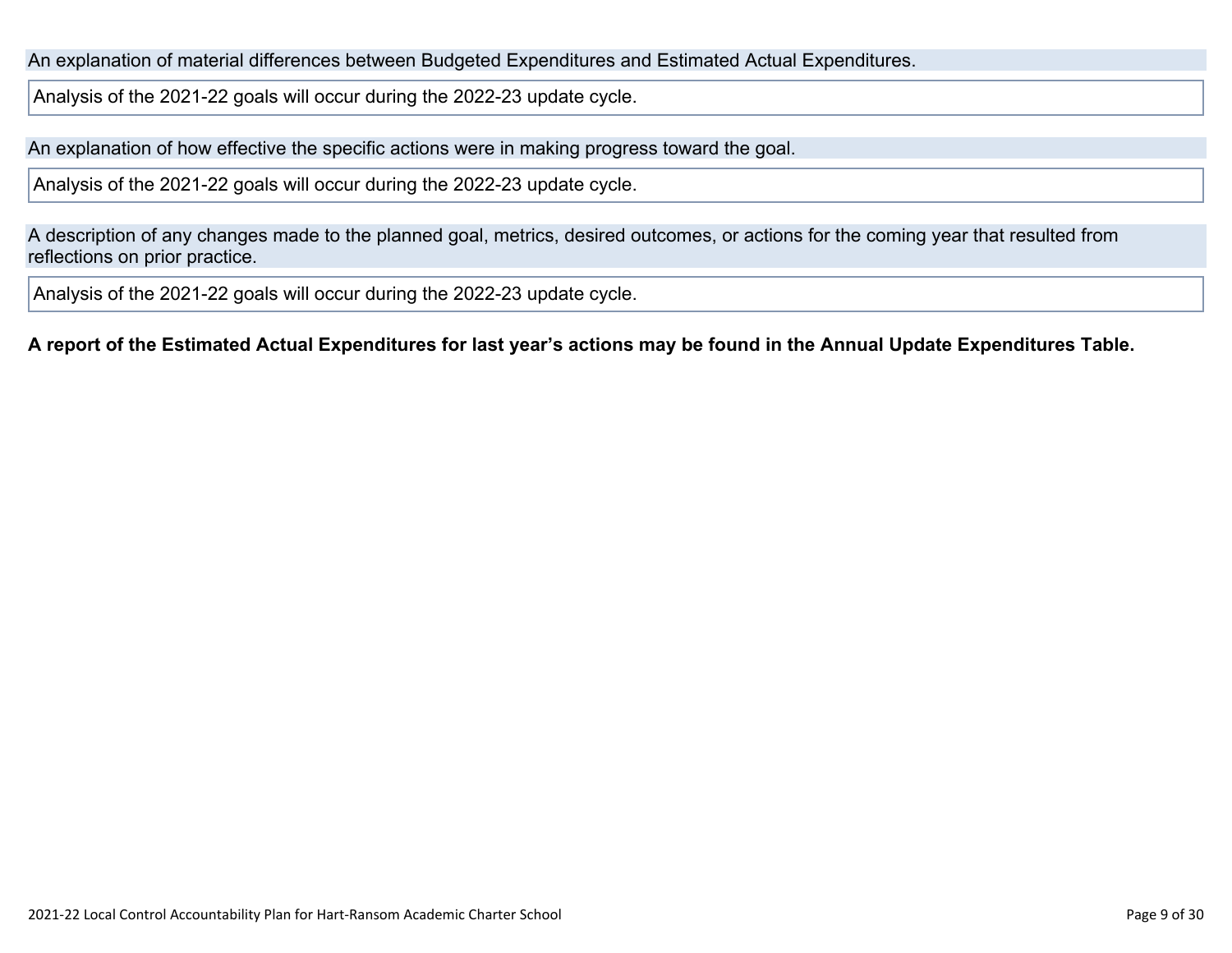# **Goals and Actions**

## **Goal**

| Goal # | Description                                                                                                  |
|--------|--------------------------------------------------------------------------------------------------------------|
|        | Increase school and community engagement while maintaining a safe, positive culture and learning environment |

An explanation of why the LEA has developed this goal.

Surveys from all stakeholders have asked for increased support for families and students. Our suspension rate is 0%. We have a safe school culture, but families are asking for increased opportunities for students and parents to work with each other, meet each other, and interact with each other. Our students and parents have provided input on their surveys and in-person asking for more engagement and interaction. So we are looking to increase student engagement through vendors, student activities, and parent/student activities.

## **Measuring and Reporting Results**

| <b>Metric</b>                                            | <b>Baseline</b>                                                                        | Year 1 Outcome | Year 2 Outcome | Year 3 Outcome | <b>Desired Outcome for</b><br>$2023 - 24$ |
|----------------------------------------------------------|----------------------------------------------------------------------------------------|----------------|----------------|----------------|-------------------------------------------|
| Stakeholder surveys -<br>Local data                      | 50% of our families<br>completing surveys<br>(self-reflection tool to<br>be developed) |                |                |                | 75% of our families<br>completing surveys |
| Facilities in good<br>shape - SARC                       | 2019-20 one or less<br>deficient scores                                                |                |                |                | Maintain or improve<br>current levels     |
| Attendance rate -<br>Dashboard                           | 2019-20 100%                                                                           |                |                |                | 100%                                      |
| Dropout rates (Middle<br>and High School) -<br>Dashboard | 2019-20 0%                                                                             |                |                |                | $0\%$                                     |
| Dashboard<br>Suspension rates                            | 2019-20 0%                                                                             |                |                |                | $0\%$                                     |
| <b>Dashboard Expulsion</b><br>rates                      | 2019-20 0%                                                                             |                |                |                | $0\%$                                     |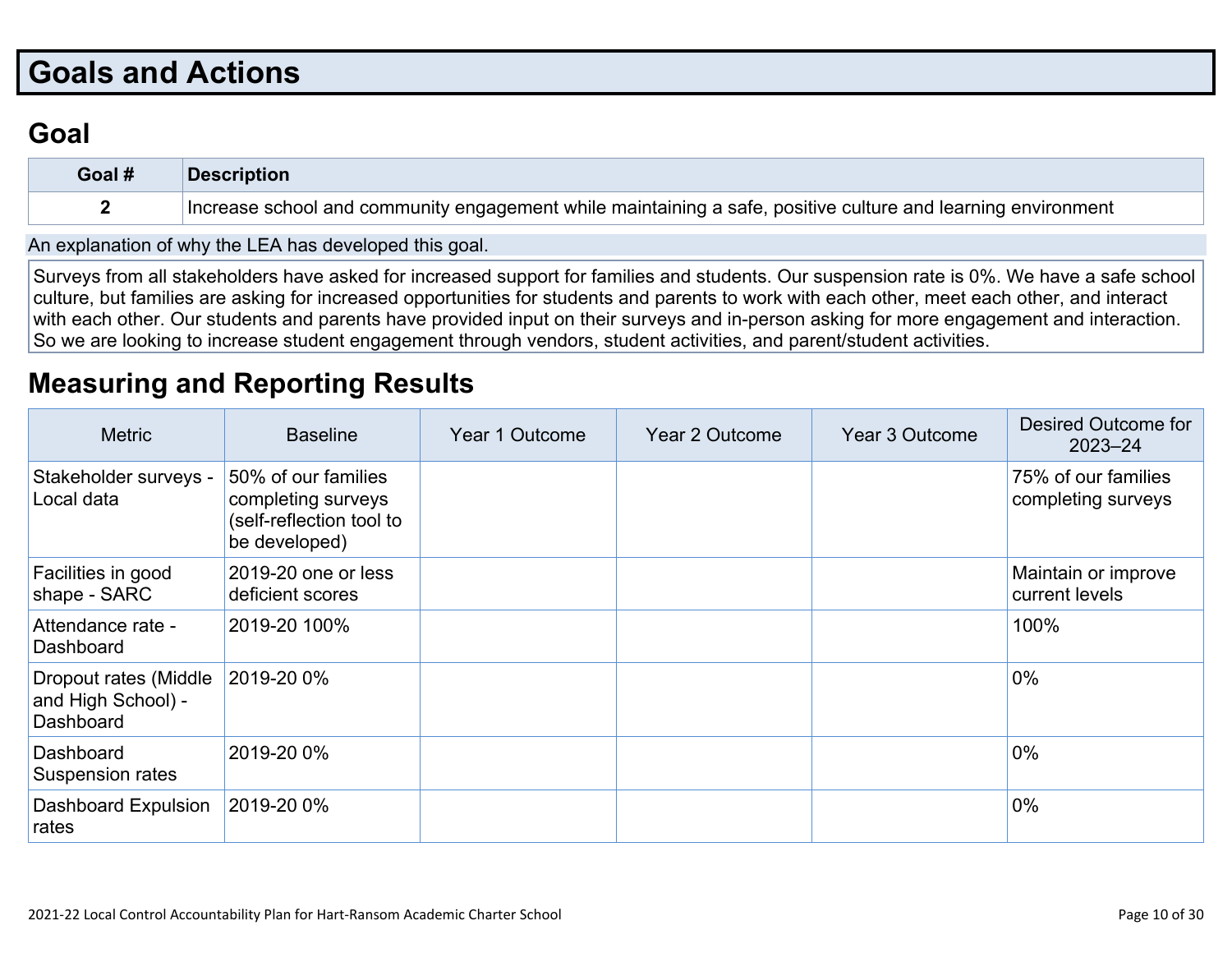| <b>Metric</b>                                                                                                        | <b>Baseline</b>                                                                     | Year 1 Outcome | Year 2 Outcome | Year 3 Outcome | Desired Outcome for<br>$2023 - 24$                              |
|----------------------------------------------------------------------------------------------------------------------|-------------------------------------------------------------------------------------|----------------|----------------|----------------|-----------------------------------------------------------------|
| Pupils have access to<br>a broad course of<br>study                                                                  | 2021-22 local data<br>(self-reflection tool to<br>be developed)                     |                |                |                | 2021-22 local data<br>(self-reflection tool to<br>be developed) |
| Unduplicated pupils<br>and special needs<br>students have<br>programs and<br>services that are<br>developed for them | 2021-22 local data<br>(self-reflection tool to<br>be developed)                     |                |                |                | 2021-22 local data<br>(self-reflection tool to<br>be developed) |
| <b>Chronic Absenteeism</b><br>- Dashboard                                                                            | 2019-20<br>Socioeconomically<br>Disadvantaged (SED)<br>group in the orange<br>level |                |                |                | 2021-22 move to<br>improve attendance                           |

## **Actions**

| Action # | Title                                  | <b>Description</b>                                                                          | <b>Total Funds</b> | Contributing |
|----------|----------------------------------------|---------------------------------------------------------------------------------------------|--------------------|--------------|
|          | <b>Family Engagement</b>               | Increase the number and variety of vendors for family activities and<br>family interaction. | \$130,000.00       | No           |
|          | Increased Student<br><b>Activities</b> | Middle and High School students will be able to participate in student<br>government.       | \$1,500.00         | <b>No</b>    |

## **Goal Analysis [2021-22]**

An analysis of how this goal was carried out in the previous year.

A description of any substantive differences in planned actions and actual implementation of these actions.

Analysis of the 2021-22 goals will occur during the 2022-23 update cycle.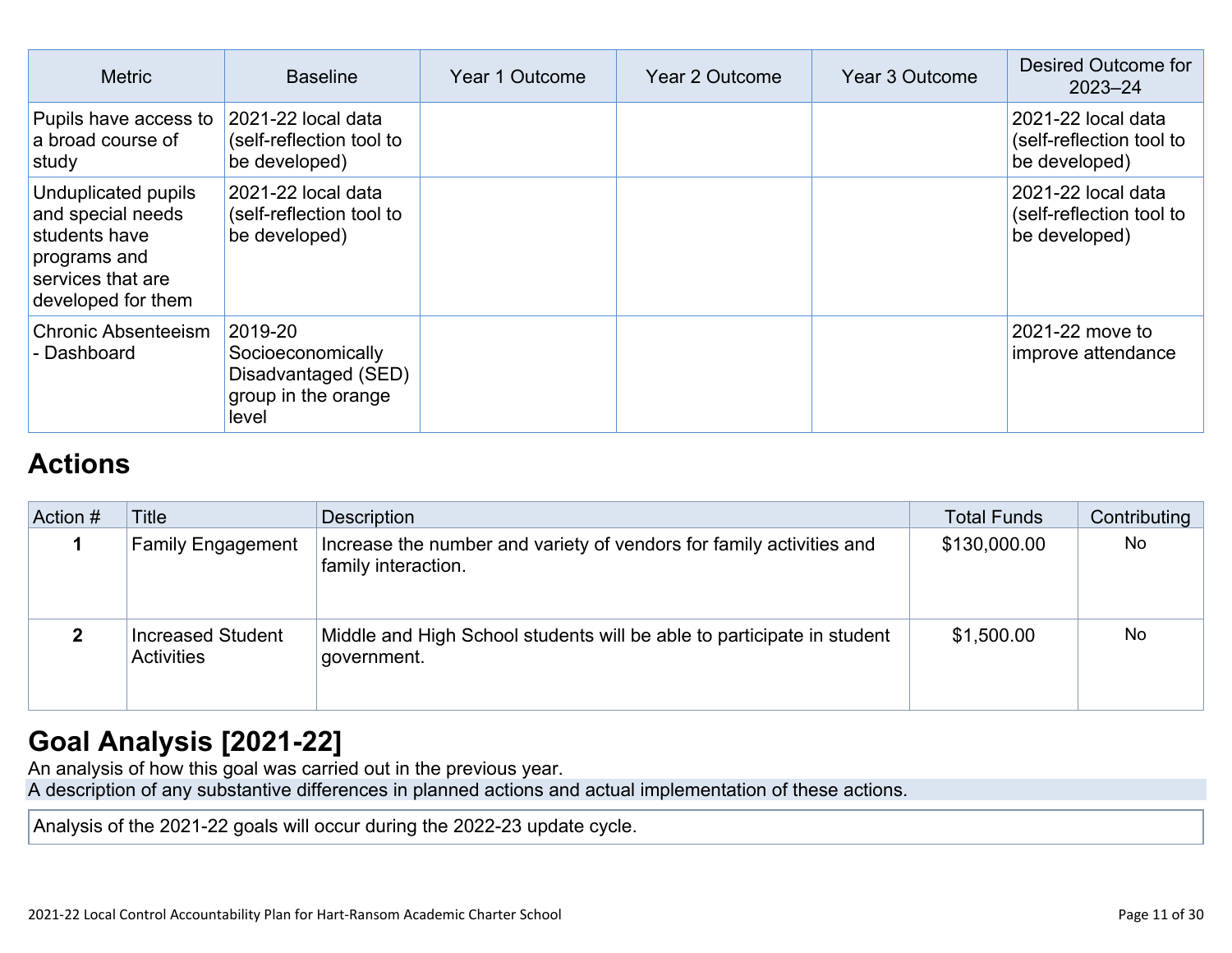An explanation of material differences between Budgeted Expenditures and Estimated Actual Expenditures.

Analysis of the 2021-22 goals will occur during the 2022-23 update cycle.

An explanation of how effective the specific actions were in making progress toward the goal.

Analysis of the 2021-22 goals will occur during the 2022-23 update cycle.

A description of any changes made to the planned goal, metrics, desired outcomes, or actions for the coming year that resulted from reflections on prior practice.

Analysis of the 2021-22 goals will occur during the 2022-23 update cycle.

A report of the Estimated Actual Expenditures for last year's actions may be found in the Annual Update Expenditures Table.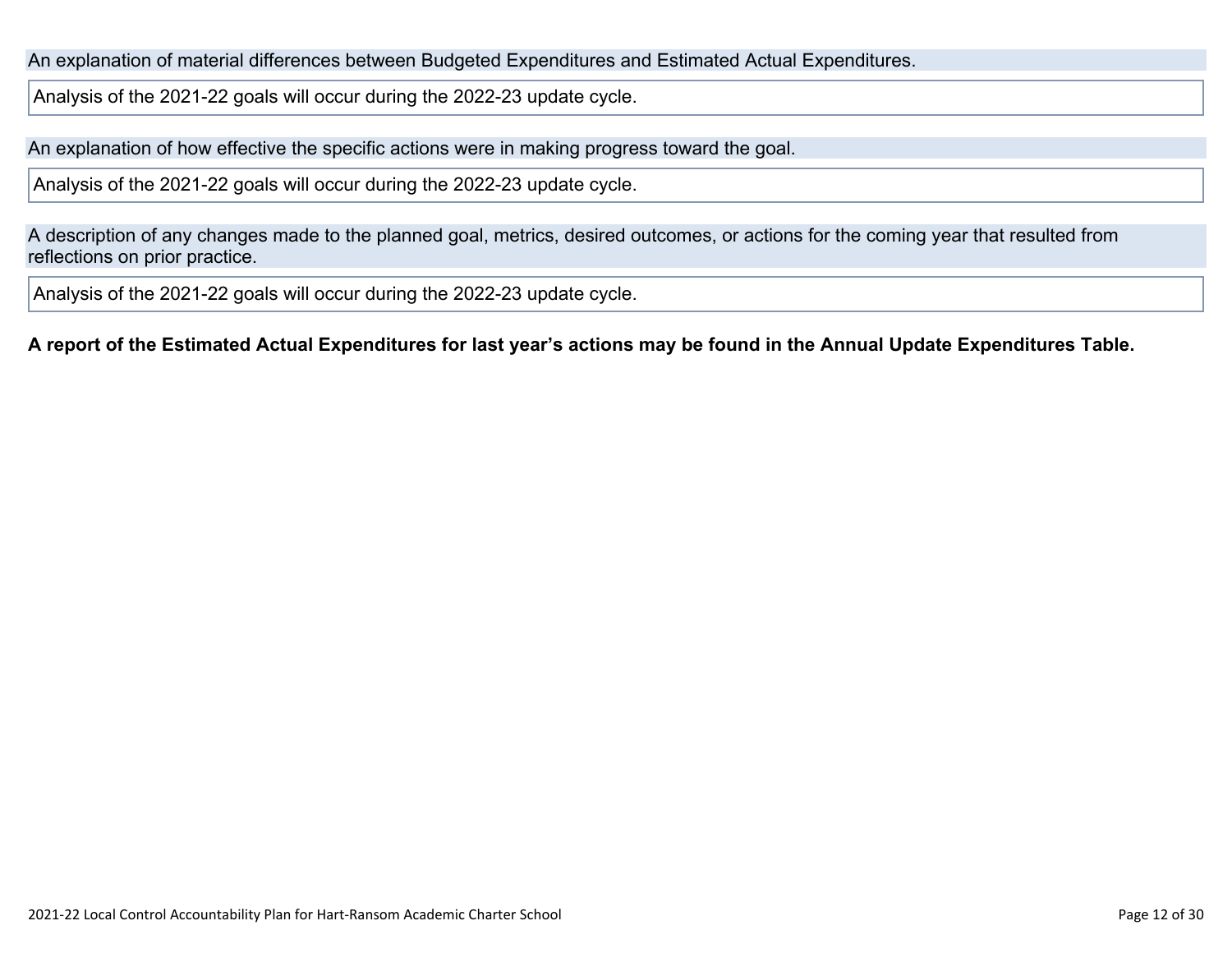# **Increased or Improved Services for Foster Youth, English Learners, and Low-Income Students [2021-22]**

|      | Tercentage to Increase or Improve Services Increased Apportionment based on the Enrollment of Foster Youth, English Learners, and Lux. |
|------|----------------------------------------------------------------------------------------------------------------------------------------|
| 7.1% | \$298,628                                                                                                                              |

The Budgeted Expenditures for Actions identified as Contributing may be found in the Increased or Improved Services Expenditures **Table.**

### **Required Descriptions**

For each action being provided to an entire school, or across the entire school district or county office of education (COE), an explanation of (1) how the needs of foster youth, English learners, and low-income students were considered first, and (2) how these actions are effective in meeting the goals for these students.

We considered how English learners and their parents need extra support for teaching and learning reading, writing, and math reasoning skills.

We also considered how low-income learners and their parents need extra support for teaching and learning reading, writing, and math reasoning skills.

A description of how services for foster youth, English learners, and low-income students are being increased or improved by the percentage required.

Our students are taught by their parents, and we offer some enrichment courses on campus. To address the low-income students and English learners, we will have training opportunities:

- to expand learning for math reasoning skills
- for reading and writing
- for increasing knowledge, improving skills, and updating pedagogy
- to expand learning for language arts critical thinking skills
- to learn best practices to support our families of English learners

In addition, we will use diagnostic assessments to better understand individual students' skill levels.

These training opportunities will be offered to parents and teachers throughout the year.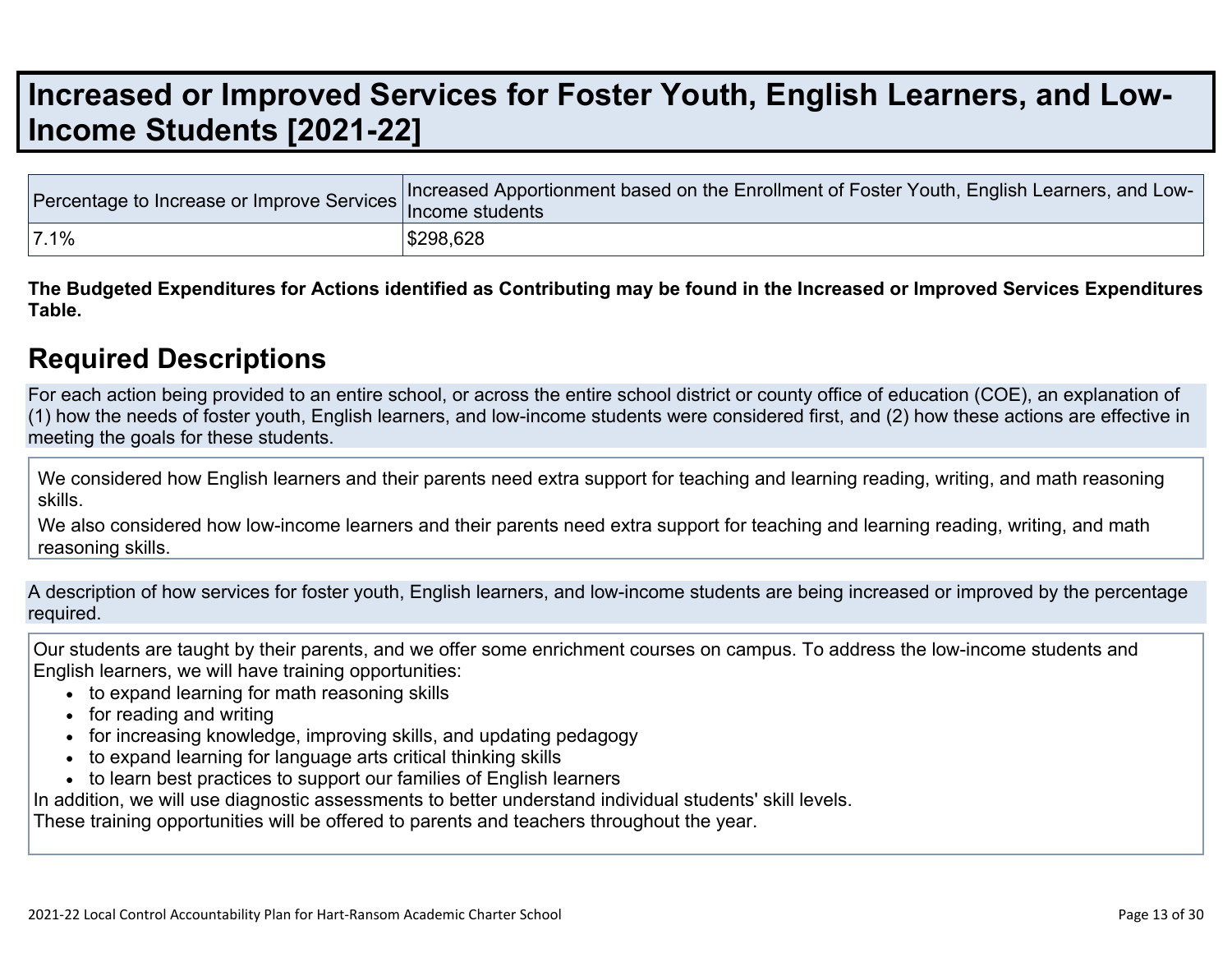### **Total Expenditures Table**

|              |                         | <b>LCFF Funds</b>           |  |                                                              | <b>Other State Funds</b>                |                   | <b>Local Funds</b> |                |                   | <b>Federal Funds</b>   |  | <b>Total Funds</b>   |                            |  |
|--------------|-------------------------|-----------------------------|--|--------------------------------------------------------------|-----------------------------------------|-------------------|--------------------|----------------|-------------------|------------------------|--|----------------------|----------------------------|--|
|              |                         |                             |  | \$510,000.00                                                 | \$5,000.00                              |                   |                    |                |                   |                        |  |                      | \$515,000.00               |  |
|              |                         |                             |  |                                                              |                                         |                   |                    |                |                   |                        |  |                      |                            |  |
|              |                         |                             |  |                                                              |                                         |                   |                    | <b>Totals:</b> |                   | <b>Total Personnel</b> |  |                      | <b>Total Non-personnel</b> |  |
|              |                         |                             |  |                                                              |                                         |                   | Totals:            |                |                   | \$176,000.00           |  |                      | \$339,000.00               |  |
|              |                         |                             |  |                                                              |                                         |                   |                    |                |                   |                        |  |                      |                            |  |
| Goal         | <b>Action#</b>          | <b>Student Group(s)</b>     |  |                                                              | <b>Title</b>                            | <b>LCFF Funds</b> |                    |                | Other State Funds | <b>Local Funds</b>     |  | <b>Federal Funds</b> | <b>Total Funds</b>         |  |
| 1            | 1                       | All                         |  | Hire a Math Teacher                                          |                                         | \$136,000.00      |                    |                |                   |                        |  |                      | \$136,000.00               |  |
| 1            | $\overline{2}$          | All                         |  |                                                              | Math Workshops                          |                   | \$10,000.00        |                |                   |                        |  |                      | \$10,000.00                |  |
| $\mathbf 1$  | $\overline{\mathbf{3}}$ | All                         |  | Math Kits for Students/Parents                               |                                         | \$7,500.00        |                    |                |                   |                        |  |                      | \$7,500.00                 |  |
| $\mathbf 1$  | 4                       | All                         |  | <b>Professional Development</b>                              |                                         | \$20,000.00       |                    |                |                   |                        |  |                      | \$20,000.00                |  |
| $\mathbf{1}$ | 5 <sup>5</sup>          | All                         |  |                                                              | <b>Hire Support for Student Success</b> |                   | \$30,000.00        |                |                   |                        |  |                      | \$30,000.00                |  |
| $\mathbf 1$  | $6\phantom{a}$          | All                         |  | <b>Purchase Technology</b>                                   |                                         | \$15,000.00       |                    |                |                   |                        |  |                      | \$15,000.00                |  |
| 1            | $\overline{7}$          | All                         |  |                                                              | <b>Purchase Diagnostic Assessments</b>  | \$15,000.00       |                    |                |                   |                        |  |                      | \$15,000.00                |  |
| $\mathbf 1$  | 8                       | All<br>TK-8; Algebra        |  | <b>Purchase Additional Instructional</b><br><b>Materials</b> |                                         |                   |                    |                | \$5,000.00        |                        |  |                      | \$5,000.00                 |  |
| $\mathbf{1}$ | 9                       | All                         |  | <b>ELA Workshops</b>                                         |                                         | \$5,000.00        |                    |                |                   |                        |  |                      | \$5,000.00                 |  |
| $\mathbf 1$  | 10                      | All<br>6-12 Grade<br>Levels |  | Increase Florida Virtual School<br><b>Classes</b>            |                                         | \$140,000.00      |                    |                |                   |                        |  |                      | \$140,000.00               |  |
| $\mathbf{2}$ | $\mathbf{1}$            | All                         |  | <b>Family Engagement</b>                                     |                                         | \$130,000.00      |                    |                |                   |                        |  |                      | \$130,000.00               |  |
| $\mathbf{2}$ | $\overline{2}$          | $6 - 12$                    |  | <b>Increased Student Activities</b>                          |                                         | \$1,500.00        |                    |                |                   |                        |  |                      | \$1,500.00                 |  |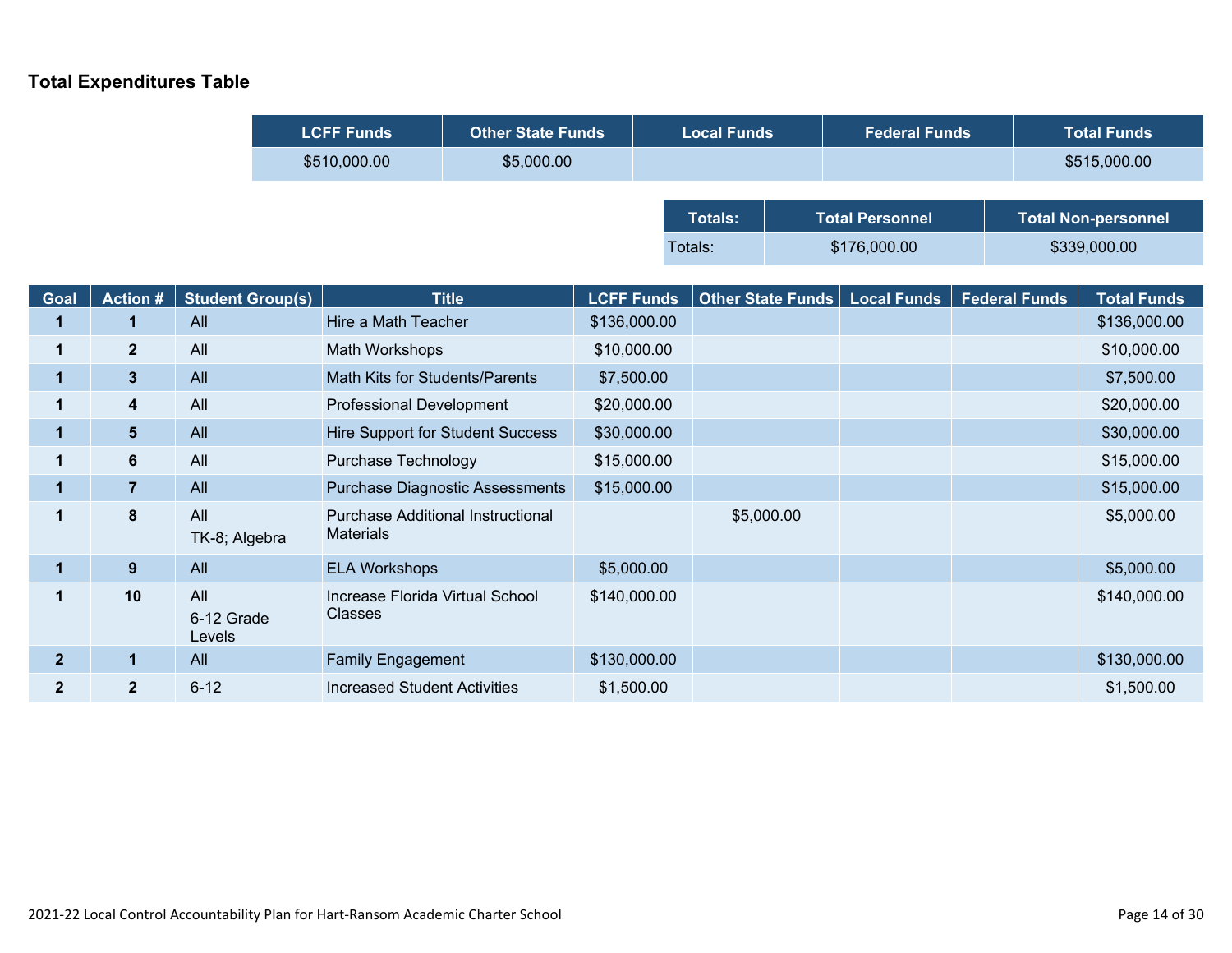### **Contributing Expenditures Tables**

| <b>Totals by Type</b>    | <b>Total LCFF Funds</b> | <b>Total Funds</b> |  |
|--------------------------|-------------------------|--------------------|--|
| Total:                   | \$0.00                  | \$0.00             |  |
| <b>LEA-wide Total:</b>   | \$0.00                  | \$0.00             |  |
| <b>Limited Total:</b>    | \$0.00                  | \$0.00             |  |
| <b>Schoolwide Total:</b> | \$0.00                  | \$0.00             |  |

| <b>Goal</b> | Action # | <b>Action Title</b>                                         | <b>Scope</b> | <b>Unduplicated</b><br><b>Student Group(s)</b> | Location                          | <b>LCFF Funds</b> | <b>Total Funds</b> |
|-------------|----------|-------------------------------------------------------------|--------------|------------------------------------------------|-----------------------------------|-------------------|--------------------|
|             | 10       | Increase Florida<br><b>Virtual School</b><br><b>Classes</b> |              |                                                | Specific Schools:<br><b>HRACS</b> | \$140,000.00      | \$140,000.00       |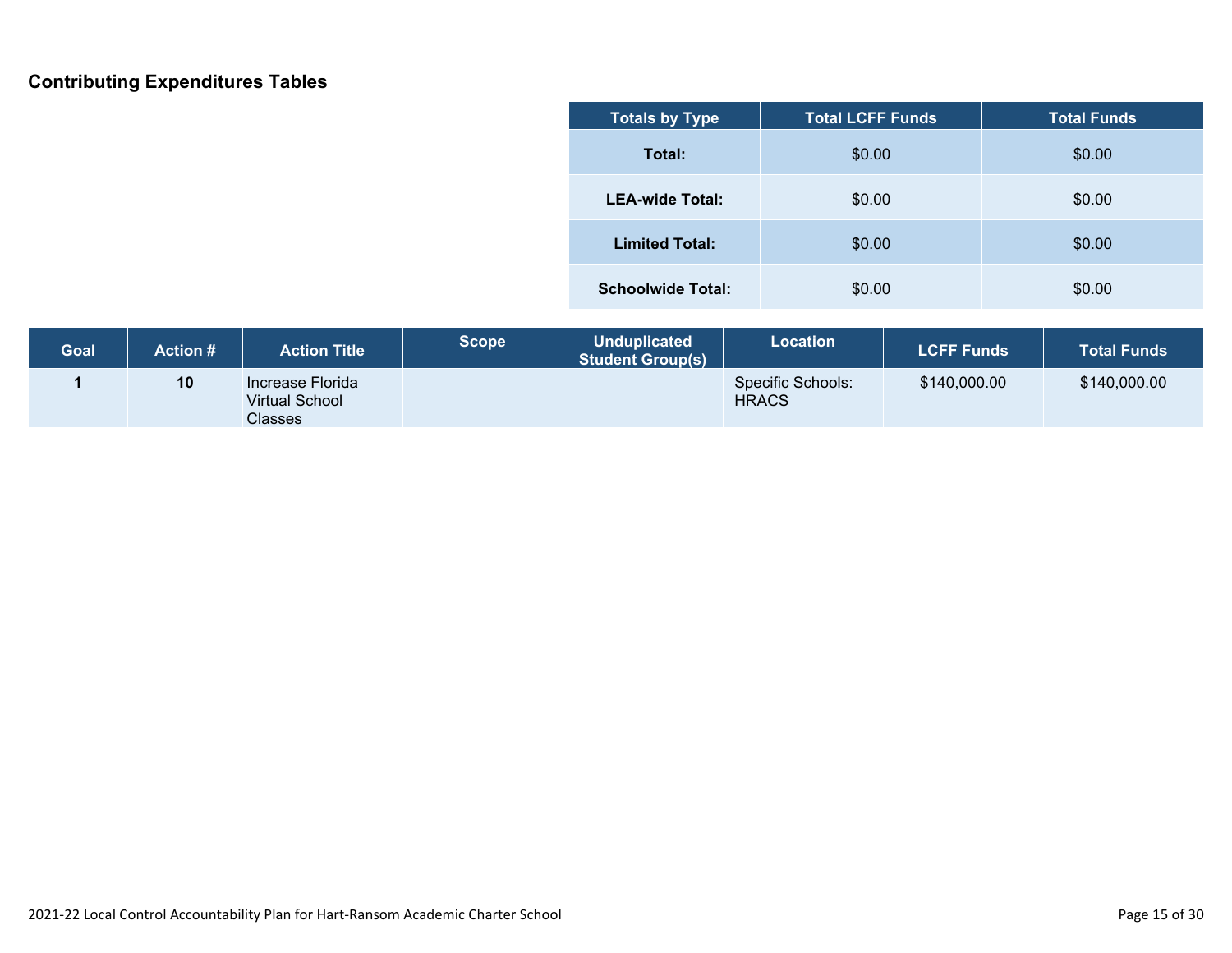#### **Annual Update Table Year 1 [2021-22]**

Annual update of the 2021-22 goals will occur during the 2022-23 update cycle.

| <b>Last Year's</b><br>Goal # | <b>Last Year's</b><br><b>Action #</b> | <b>Prior Action/Service Title</b> | <b>Contributed to</b><br><b>Last Year's Total Planned</b><br>$\mid$ Increased or Improved $\mid$<br><b>Expenditures</b><br>Services? |                                  | <b>Total Estimated Actual</b><br><b>Expenditures</b> |
|------------------------------|---------------------------------------|-----------------------------------|--------------------------------------------------------------------------------------------------------------------------------------|----------------------------------|------------------------------------------------------|
|                              |                                       |                                   |                                                                                                                                      |                                  |                                                      |
|                              |                                       |                                   | <b>Totals:</b>                                                                                                                       | <b>Planned Expenditure Total</b> | <b>Estimated Actual Total</b>                        |
|                              |                                       |                                   | Totals:                                                                                                                              |                                  |                                                      |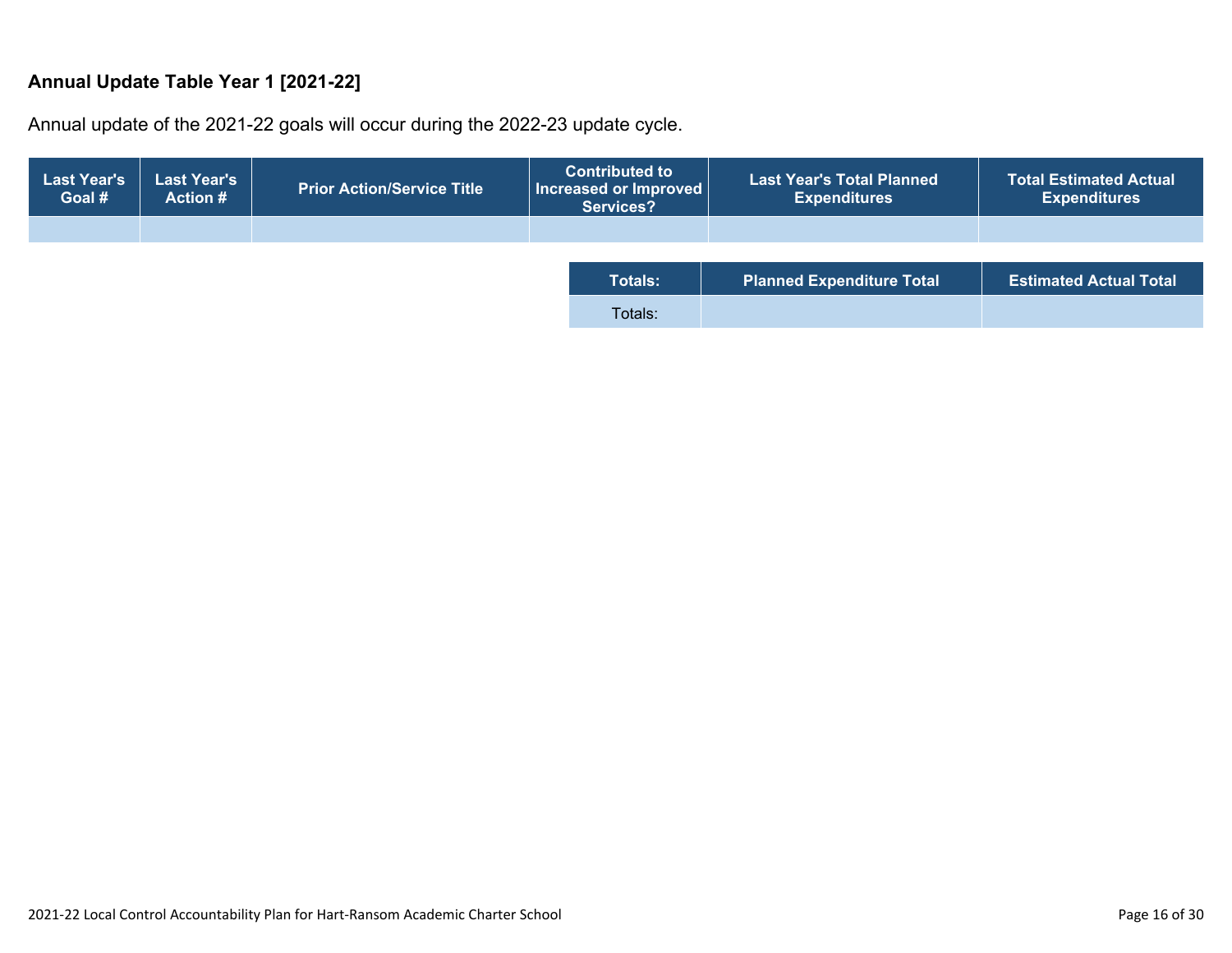# **Instructions**

#### Plan Summary

Stakeholder Engagement

Goals and Actions

Increased or Improved Services for Foster Youth, English Learners, and Low-Income Students

For additional questions or technical assistance related to the completion of the LCAP template, please contact the local COE, or the California Department of Education's (CDE's) Local Agency Systems Support Office by phone at 916-319-0809 or by email at *lcff@cde.ca.gov.*

# **Introduction and Instructions**

The Local Control Funding Formula (LCFF) requires LEAs to engage their local stakeholders in an annual planning process to evaluate their progress within eight state priority areas encompassing all statutory metrics (COEs have ten state priorities). LEAs document the results of this planning process in the Local Control and Accountability Plan (LCAP) using the template adopted by the State Board of Education.

The LCAP development process serves three distinct, but related functions:

- **Comprehensive Strategic Planning:** The process of developing and annually updating the LCAP supports comprehensive strategic planning (California *Education Code* [*EC*] 52064(e)(1)). Strategic planning that is comprehensive connects budgetary decisions to teaching and learning performance data. Local educational agencies (LEAs) should continually evaluate the hard choices they make about the use of limited resources to meet student and community needs to ensure opportunities and outcomes are improved for all students.
- **Meaningful Stakeholder Engagement:** The LCAP development process should result in an LCAP that reflects decisions made through meaningful stakeholder engagement (*EC* 52064(e)(1)). Local stakeholders possess valuable perspectives and insights about an LEA's programs and services. Effective strategic planning will incorporate these perspectives and insights in order to identify potential goals and actions to be included in the LCAP.
- **Accountability and Compliance:** The LCAP serves an important accountability function because aspects of the LCAP template require LEAs to show that they have complied with various requirements specified in the LCFF statutes and regulations, most notably:
	- $\circ$  Demonstrating that LEAs are increasing or improving services for foster youth, English learners, and low-income students in proportion to the amount of additional funding those students generate under LCFF (*EC* 52064(b)(4-6)).
	- $\circ$  Establishing goals, supported by actions and related expenditures, that address the statutory priority areas and statutory metrics (EC 52064(b)(1) & (2)).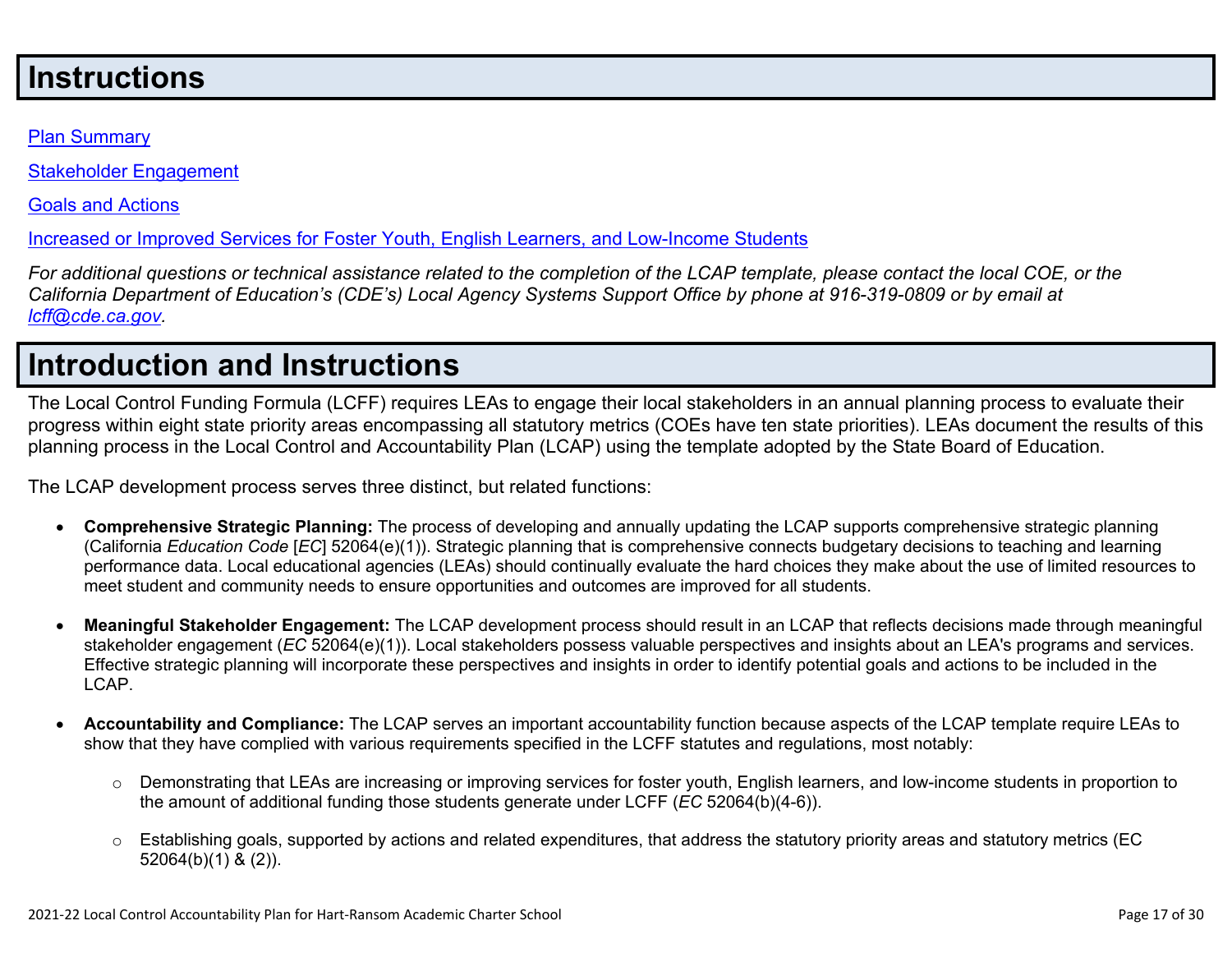o Annually reviewing and updating the LCAP to reflect progress toward the goals (*EC* 52064(b)(7)).

The LCAP template, like each LEA's final adopted LCAP, is a document, not a process. LEAs must use the template to memorialize the outcome of their LCAP development process, which should: (a) reflect comprehensive strategic planning (b) through meaningful engagement with stakeholders that (c) meets legal requirements, as reflected in the final adopted LCAP. The sections included within the LCAP template do not and cannot reflect the full development process, just as the LCAP template itself is not intended as a stakeholder engagement tool.

If a county superintendent of schools has jurisdiction over a single school district, the county board of education and the governing board of the school district may adopt and file for review and approval a single LCAP consistent with the requirements in *EC* sections 52060, 52062, 52066, 52068, and 52070. The LCAP must clearly articulate to which entity's budget (school district or county superintendent of schools) all budgeted and actual expenditures are aligned.

The revised LCAP template for the 2021–22, 2022–23, and 2023–24 school years reflects statutory changes made through Assembly Bill 1840 (Committee on Budget), Chapter 243, Statutes of 2018. These statutory changes enhance transparency regarding expenditures on actions included in the LCAP, including actions that contribute to meeting the requirement to increase or improve services for foster youth, English learners, and low-income students, and to streamline the information presented within the LCAP to make adopted LCAPs more accessible for stakeholders and the public.

At its most basic, the adopted LCAP should attempt to distill not just what the LEA is doing, but also allow stakeholders to understand why, and whether those strategies are leading to improved opportunities and outcomes for students. LEAs are strongly encouraged to use language and a level of detail in their adopted LCAPs intended to be meaningful and accessible for the LEA's diverse stakeholders and the broader public.

In developing and finalizing the LCAP for adoption, LEAs are encouraged to keep the following overarching frame at the forefront of the strategic planning and stakeholder engagement functions:

Given present performance across the state priorities and on indicators in the California School Dashboard, how is the LEA using its budgetary resources to respond to student and community needs, and address any performance gaps, including by meeting its obligation to increase or improve services for foster youth, English learners, and low-income students?

LEAs are encouraged to focus on a set of metrics or a set of actions that the LEA believes, based on input gathered from stakeholders, research, and experience, will have the biggest impact on behalf of its students.

These instructions address the requirements for each section of the LCAP, but may include information about effective practices when developing the LCAP and completing the LCAP itself. Additionally, information is included at the beginning of each section emphasizing the purpose that each section serves.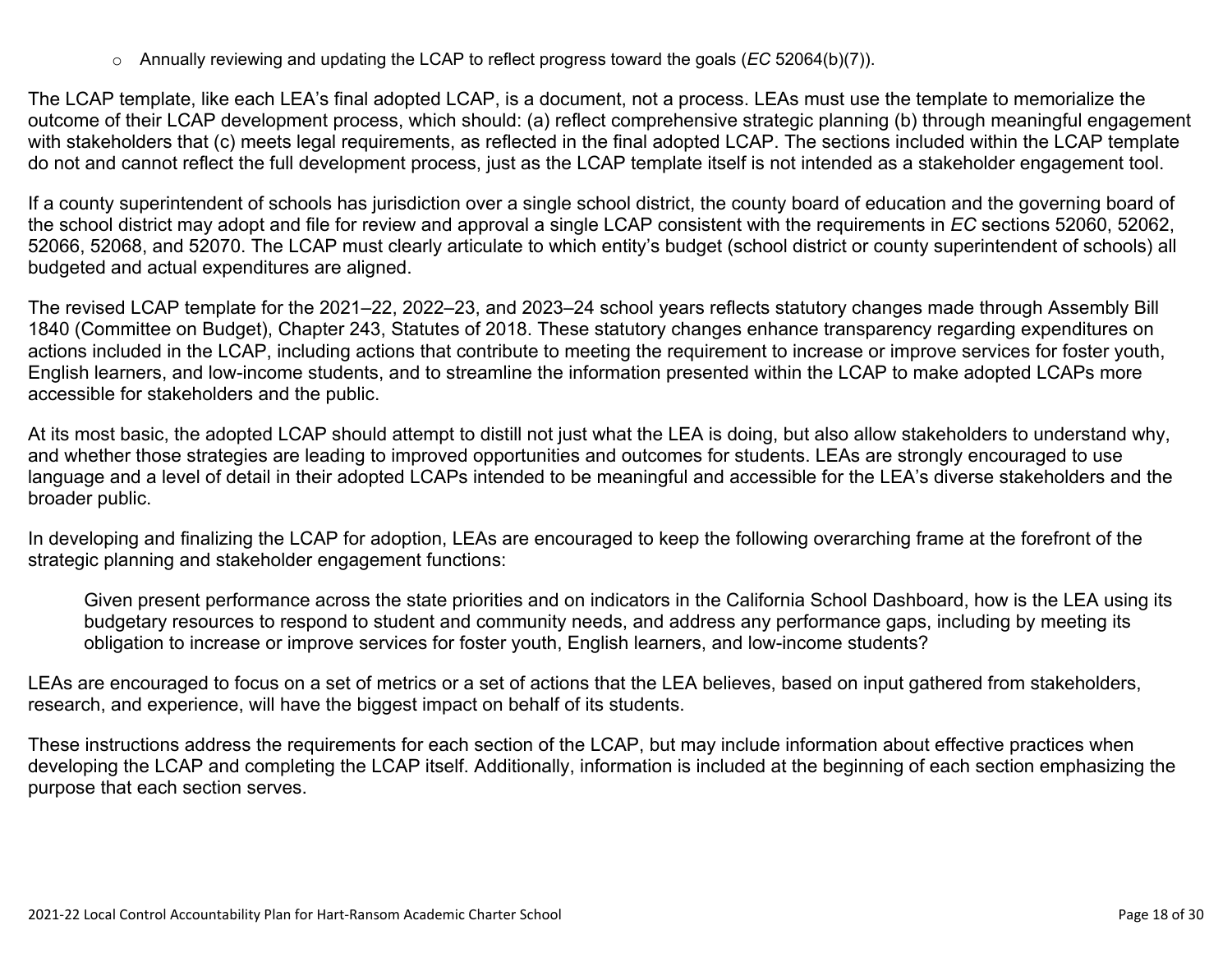# **Plan Summary**

### **Purpose**

A well-developed Plan Summary section provides a meaningful context for the LCAP. This section provides information about an LEA's community as well as relevant information about student needs and performance. In order to provide a meaningful context for the rest of the LCAP, the content of this section should be clearly and meaningfully related to the content included in the subsequent sections of the LCAP.

### **Requirements and Instructions**

*General Information* – Briefly describe the students and community. For example, information about an LEA in terms of geography, enrollment, or employment, the number and size of specific schools, recent community challenges, and other such information as an LEA wishes to include can enable a reader to more fully understand an LEA's LCAP.

*Reflections: Successes* – Based on a review of performance on the state indicators and local performance indicators included in the Dashboard, progress toward LCAP goals, local self-assessment tools, stakeholder input, and any other information, what progress is the LEA most proud of and how does the LEA plan to maintain or build upon that success? This may include identifying specific examples of how past increases or improvements in services for foster youth, English learners, and low-income students have led to improved performance for these students.

*Reflections: Identified Need* – Referring to the Dashboard, identify: (a) any state indicator for which overall performance was in the "Red" or "Orange" performance category or any local indicator where the LEA received a "Not Met" or "Not Met for Two or More Years" rating AND (b) any state indicator for which performance for any student group was two or more performance levels below the "all student*"* performance. What steps is the LEA planning to take to address these areas of low performance and performance gaps? Other needs may be identified using locally collected data including data collected to inform the self-reflection tools and reporting local indicators on the Dashboard.

*LCAP Highlights* – Identify and briefly summarize the key features of this year's LCAP.

*Comprehensive Support and Improvement* – An LEA with a school or schools identified for comprehensive support and improvement (CSI) under the Every Student Succeeds Act must respond to the following prompts:

- **Schools Identified**: Identify the schools within the LEA that have been identified for CSI.
- **Support for Identified Schools**: Describe how the LEA has or will support the identified schools in developing CSI plans that included a school-level needs assessment, evidence-based interventions, and the identification of any resource inequities to be addressed through the implementation of the CSI plan.
- **Monitoring and Evaluating Effectiveness**: Describe how the LEA will monitor and evaluate the implementation and effectiveness of the CSI plan to support student and school improvement.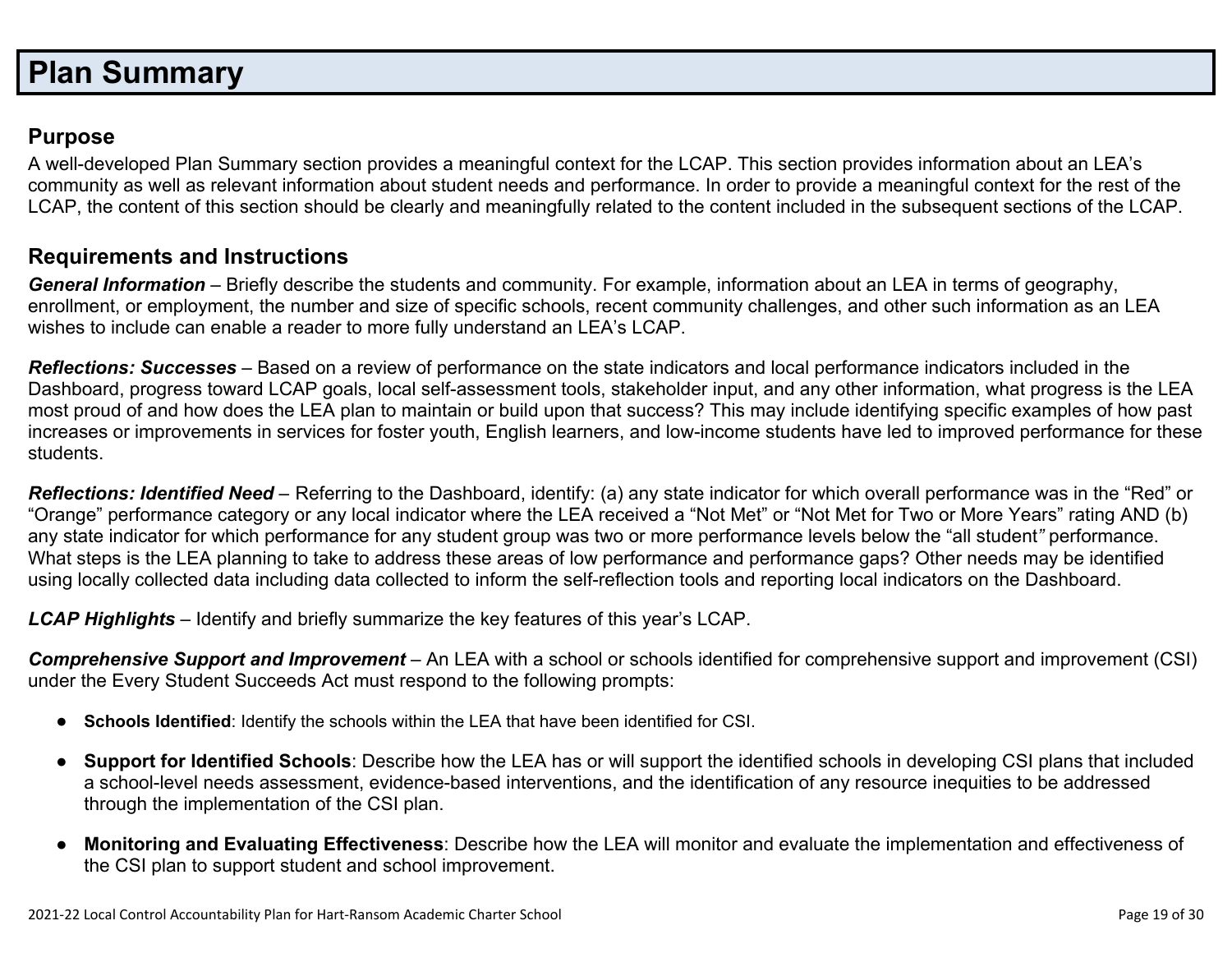# **Stakeholder Engagement**

### **Purpose**

Significant and purposeful engagement of parents, students, educators, and other stakeholders, including those representing the student groups identified by LCFF, is critical to the development of the LCAP and the budget process. Consistent with statute, such stakeholder engagement should support comprehensive strategic planning, accountability, and improvement across the state priorities and locally identified priorities (*EC* 52064(e)(1)). Stakeholder engagement is an ongoing, annual process.

This section is designed to reflect how stakeholder engagement influenced the decisions reflected in the adopted LCAP. The goal is to allow stakeholders that participated in the LCAP development process and the broader public understand how the LEA engaged stakeholders and the impact of that engagement. LEAs are encouraged to keep this goal in the forefront when completing this section.

Statute and regulations specify the stakeholder groups that school districts and COEs must consult when developing the LCAP: teachers, principals, administrators, other school personnel, local bargaining units of the LEA, parents, and students. Before adopting the LCAP, school districts and COEs must share it with the Parent Advisory Committee and, if applicable, to its English Learner Parent Advisory Committee. The superintendent is required by statute to respond in writing to the comments received from these committees. School districts and COEs must also consult with the special education local plan area administrator(s) when developing the LCAP. Statute requires charter schools to consult with teachers, principals, administrators, other school personnel, parents, and students in developing the LCAP. The LCAP should also be shared with, and LEAs should request input from, schoolsite-level advisory groups, as applicable (e.g., schoolsite councils, English Learner Advisory Councils, student advisory groups, etc.), to facilitate alignment between schoolsite and district-level goals and actions.

Information and resources that support effective stakeholder engagement, define student consultation, and provide the requirements for advisory group composition, can be found under Resources on the following web page of the CDE's website: https://www.cde.ca.gov/re/lc/.

### **Requirements and Instructions**

Below is an excerpt from the 2018–19 Guide for Annual Audits of K–12 Local Education Agencies and State Compliance Reporting, which is provided to highlight the legal requirements for stakeholder engagement in the LCAP development process:

#### **Local Control and Accountability Plan:**

For county offices of education and school districts only, verify the LEA:

- a) Presented the local control and accountability plan to the parent advisory committee in accordance with Education Code section 52062(a)(1) or 52068(a)(1), as appropriate.
- b) If applicable, presented the local control and accountability plan to the English learner parent advisory committee, in accordance with Education Code section 52062(a)(2) or 52068(a)(2), as appropriate.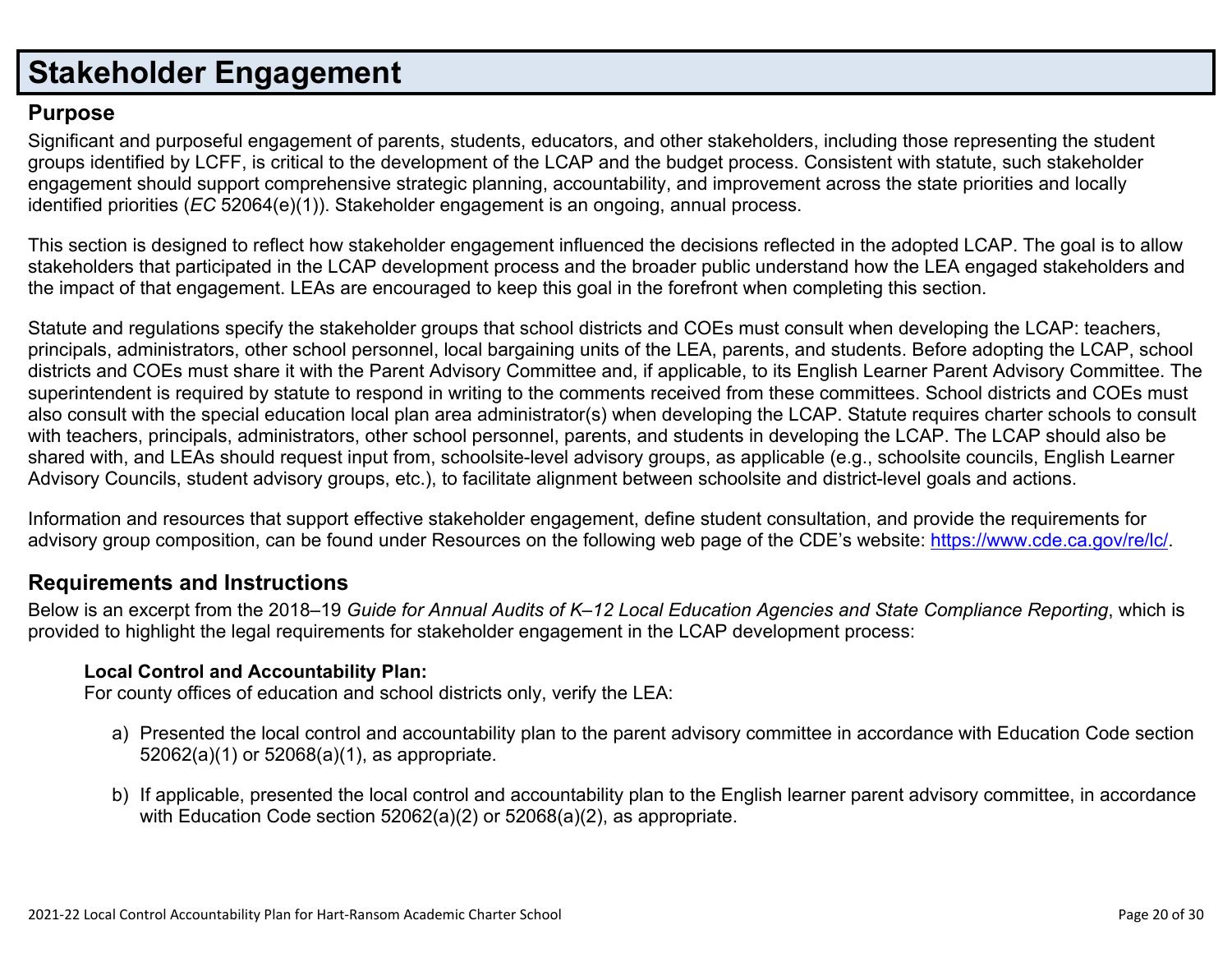- c) Notified members of the public of the opportunity to submit comments regarding specific actions and expenditures proposed to be included in the local control and accountability plan in accordance with Education Code section 52062(a)(3) or 52068(a)(3), as appropriate.
- d) Held at least one public hearing in accordance with Education Code section 52062(b)(1) or 52068(b)(1), as appropriate.
- e) Adopted the local control and accountability plan in a public meeting in accordance with Education Code section 52062(b)(2) or 52068(b)(2), as appropriate.

**Prompt 1**: "A summary of the stakeholder process and how the stakeholder engagement was considered before finalizing the LCAP."

Describe the stakeholder engagement process used by the LEA to involve stakeholders in the development of the LCAP, including, at a minimum, describing how the LEA met its obligation to consult with all statutorily required stakeholder groups as applicable to the type of LEA. A sufficient response to this prompt must include general information about the timeline of the process and meetings or other engagement strategies with stakeholders. A response may also include information about an LEA's philosophical approach to stakeholder engagement.

**Prompt 2:** "A summary of the feedback provided by specific stakeholder groups."

Describe and summarize the stakeholder feedback provided by specific stakeholders. A sufficient response to this prompt will indicate ideas, trends, or inputs that emerged from an analysis of the feedback received from stakeholders.

**Prompt 3:** "A description of the aspects of the LCAP that were influenced by specific stakeholder input."

A sufficient response to this prompt will provide stakeholders and the public clear, specific information about how the stakeholder engagement process influenced the development of the LCAP. The response must describe aspects of the LCAP that were influenced by or developed in response to the stakeholder feedback described in response to Prompt 2. This may include a description of how the LEA prioritized stakeholder requests within the context of the budgetary resources available or otherwise prioritized areas of focus within the LCAP. For the purposes of this prompt, "aspects" of an LCAP that may have been influenced by stakeholder input can include, but are not necessarily limited to:

- Inclusion of a goal or decision to pursue a Focus Goal (as described below)
- Inclusion of metrics other than the statutorily required metrics
- Determination of the desired outcome on one or more metrics
- Inclusion of performance by one or more student groups in the Measuring and Reporting Results subsection
- $\bullet$  Inclusion of action(s) or a group of actions
- Elimination of action(s) or group of actions
- Changes to the level of proposed expenditures for one or more actions
- Inclusion of action(s) as contributing to increased or improved services for unduplicated services
- Determination of effectiveness of the specific actions to achieve the goal
- Determination of material differences in expenditures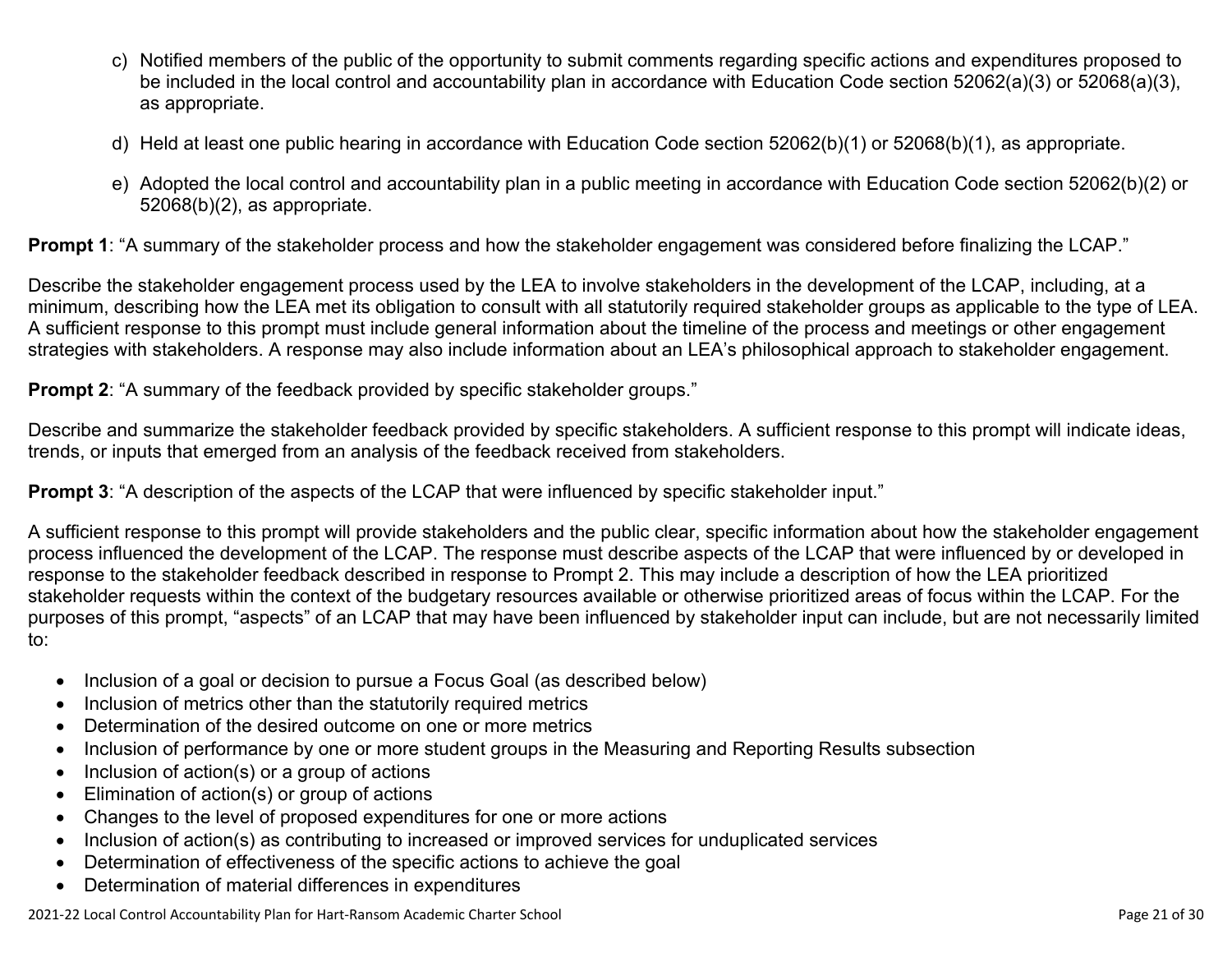- Determination of changes made to a goal for the ensuing LCAP year based on the annual update process
- Determination of challenges or successes in the implementation of actions

# **Goals and Actions**

### **Purpose**

Well-developed goals will clearly communicate to stakeholders what the LEA plans to accomplish, what the LEA plans to do in order to accomplish the goal, and how the LEA will know when it has accomplished the goal. A goal statement, associated metrics and expected outcomes, and the actions included in the goal should be in alignment. The explanation for why the LEA included a goal is an opportunity for LEAs to clearly communicate to stakeholders and the public why, among the various strengths and areas for improvement highlighted by performance data and strategies and actions that could be pursued, the LEA decided to pursue this goal, and the related metrics, expected outcomes, actions, and expenditures.

A well-developed goal can be focused on the performance relative to a metric or metrics for all students, a specific student group(s), narrowing performance gaps, or implementing programs or strategies expected to impact outcomes. LEAs should assess the performance of their student groups when developing goals and the related actions to achieve such goals.

### **Requirements and Instructions**

LEAs should prioritize the goals, specific actions, and related expenditures included within the LCAP within one or more state priorities. LEAs should consider performance on the state and local indicators, including their locally collected and reported data for the local indicators that are included in the Dashboard in determining whether and how to prioritize its goals within the LCAP.

In order to support prioritization of goals, the LCAP template provides LEAs with the option of developing three different kinds of goals:

- Focus Goal: A Focus Goal is relatively more concentrated in scope and may focus on a fewer number of metrics to measure improvement. A Focus Goal statement will be time bound and make clear how the goal is to be measured.
- Broad Goal: A Broad Goal is relatively less concentrated in its scope and may focus on improving performance across a wide range of metrics.
- Maintenance of Progress Goal: A Maintenance of Progress Goal includes actions that may be ongoing without significant changes and allows an LEA to track performance on any metrics not addressed in the other goals of the LCAP.

At a minimum, the LCAP must address all LCFF priorities and associated metrics.

### *Focus Goal(s)*

**Goal Description:** The description provided for a Focus Goal must be specific, measurable, and time bound. An LEA develops a Focus Goal to address areas of need that may require or benefit from a more specific and data intensive approach. The Focus Goal can explicitly reference the metric(s) by which achievement of the goal will be measured and the time frame according to which the LEA expects to achieve the goal.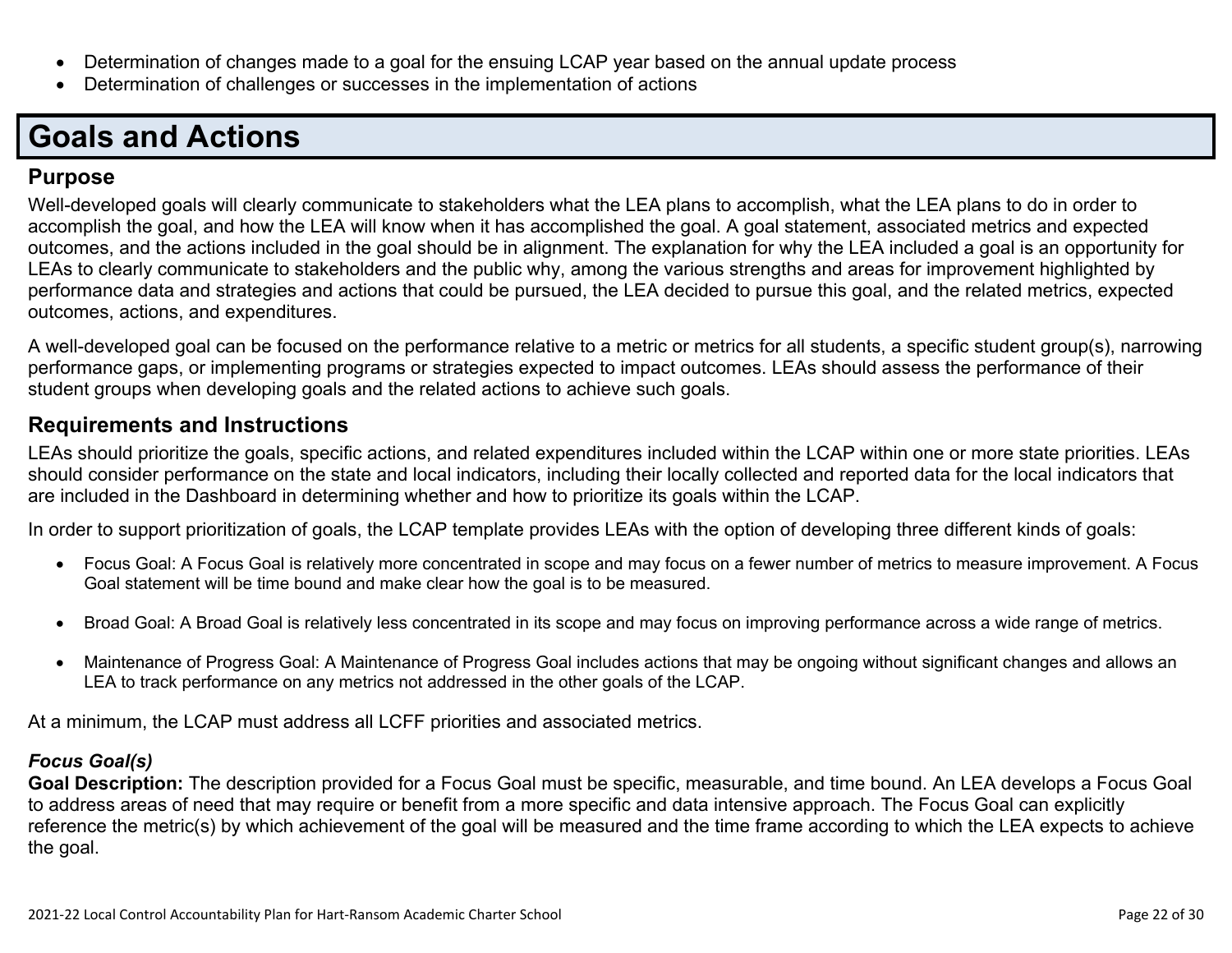**Explanation of why the LEA has developed this goal:** Explain why the LEA has chosen to prioritize this goal. An explanation must be based on Dashboard data or other locally collected data. LEAs must describe how the LEA identified this goal for focused attention, including relevant consultation with stakeholders. LEAs are encouraged to promote transparency and understanding around the decision to pursue a focus goal.

#### *Broad Goal*

**Goal Description:** Describe what the LEA plans to achieve through the actions included in the goal. The description of a broad goal will be clearly aligned with the expected measurable outcomes included for the goal. The goal description organizes the actions and expected outcomes in a cohesive and consistent manner. A goal description is specific enough to be measurable in either quantitative or qualitative terms. A broad goal is not as specific as a focus goal. While it is specific enough to be measurable, there are many different metrics for measuring progress toward the goal.

**Explanation of why the LEA has developed this goal:** Explain why the LEA developed this goal and how the actions and metrics grouped together will help achieve the goal.

#### *Maintenance of Progress Goal*

**Goal Description:** Describe how the LEA intends to maintain the progress made in the LCFF State Priorities not addressed by the other goals in the LCAP. Use this type of goal to address the state priorities and applicable metrics not addressed within the other goals in the LCAP. The state priorities and metrics to be addressed in this section are those for which the LEA, in consultation with stakeholders, has determined to maintain actions and monitor progress while focusing implementation efforts on the actions covered by other goals in the LCAP.

**Explanation of why the LEA has developed this goal**: Explain how the actions will sustain the progress exemplified by the related metrics.

#### *Measuring and Reporting Results:*

For each LCAP year, identify the metric(s) that the LEA will use to track progress toward the expected outcomes. LEAs are encouraged to identify metrics for specific student groups, as appropriate, including expected outcomes that would reflect narrowing of any existing performance gaps.

Include in the baseline column the most recent data associated with this metric available at the time of adoption of the LCAP for the first year of the three-year plan. LEAs may use data as reported on the 2019 Dashboard for the baseline of a metric only if that data represents the most recent available (e.g. high school graduation rate).

Using the most recent data available may involve reviewing data the LEA is preparing for submission to the California Longitudinal Pupil Achievement Data System (CALPADS) or data that the LEA has recently submitted to CALPADS. Because final 2020–2021 outcomes on some metrics may not be computable at the time the 2021–24 LCAP is adopted (e.g. graduation rate, suspension rate), the most recent data available may include a point in time calculation taken each year on the same date for comparability purposes.

The baseline data shall remain unchanged throughout the three-year LCAP.

Complete the table as follows: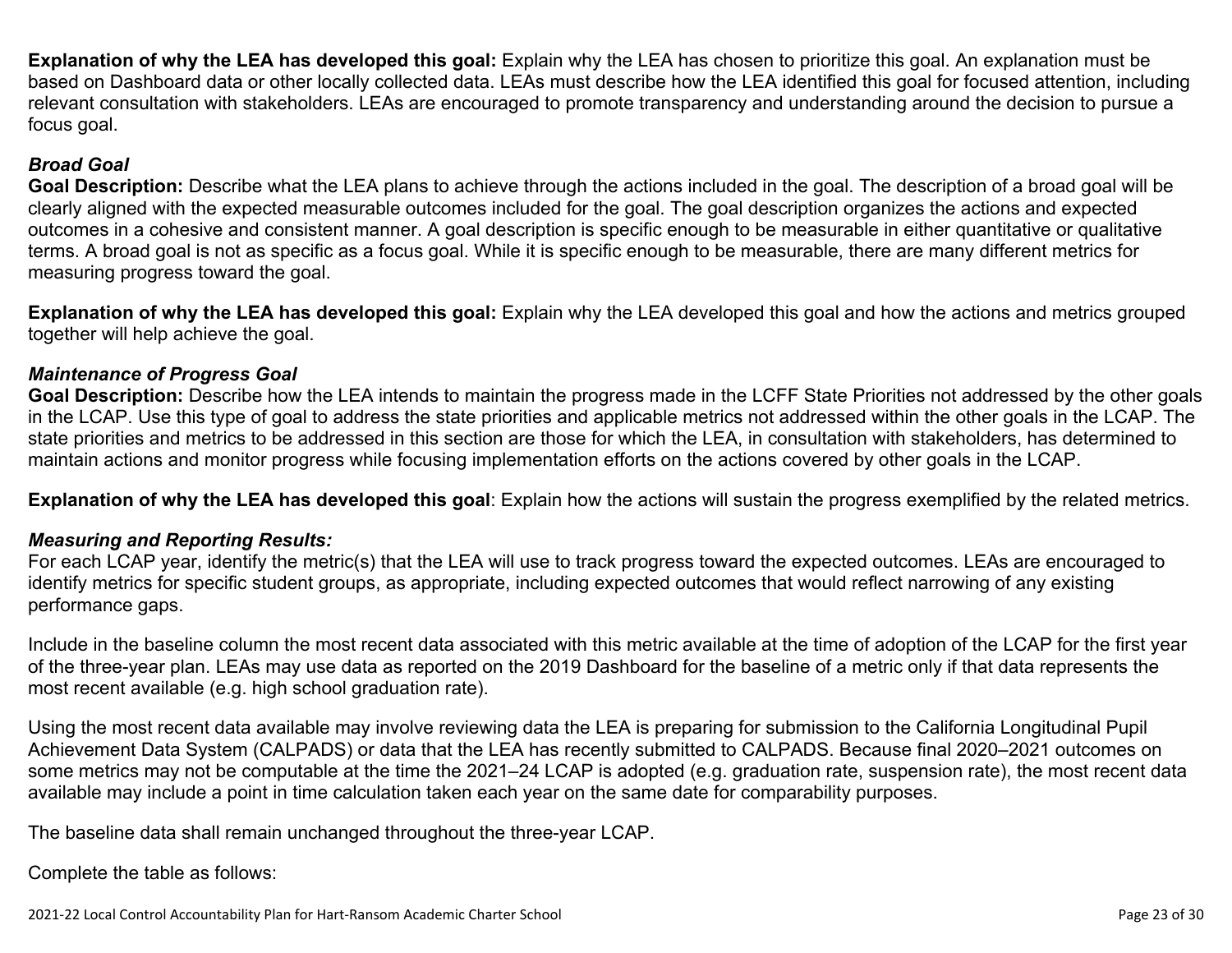- **Metric**: Indicate how progress is being measured using a metric.
- **Baseline**: Enter the baseline when completing the LCAP for 2021–22. As described above, the baseline is the most recent data associated with a metric. Indicate the school year to which the data applies, consistent with the instructions above.
- **Year 1 Outcome**: When completing the LCAP for 2022–23, enter the most recent data available. Indicate the school year to which the data applies, consistent with the instructions above.
- **Year 2 Outcome**: When completing the LCAP for 2023–24, enter the most recent data available. Indicate the school year to which the data applies, consistent with the instructions above.
- **Year 3 Outcome**: When completing the LCAP for 2024–25, enter the most recent data available. Indicate the school year to which the data applies, consistent with the instructions above. The 2024–25 LCAP will be the first year in the next three-year cycle. Completing this column will be part of the Annual Update for that year.
- **Desired Outcome for 2023-24**: When completing the first year of the LCAP, enter the desired outcome for the relevant metric the LEA expects to achieve by the end of the 2023–24 LCAP year.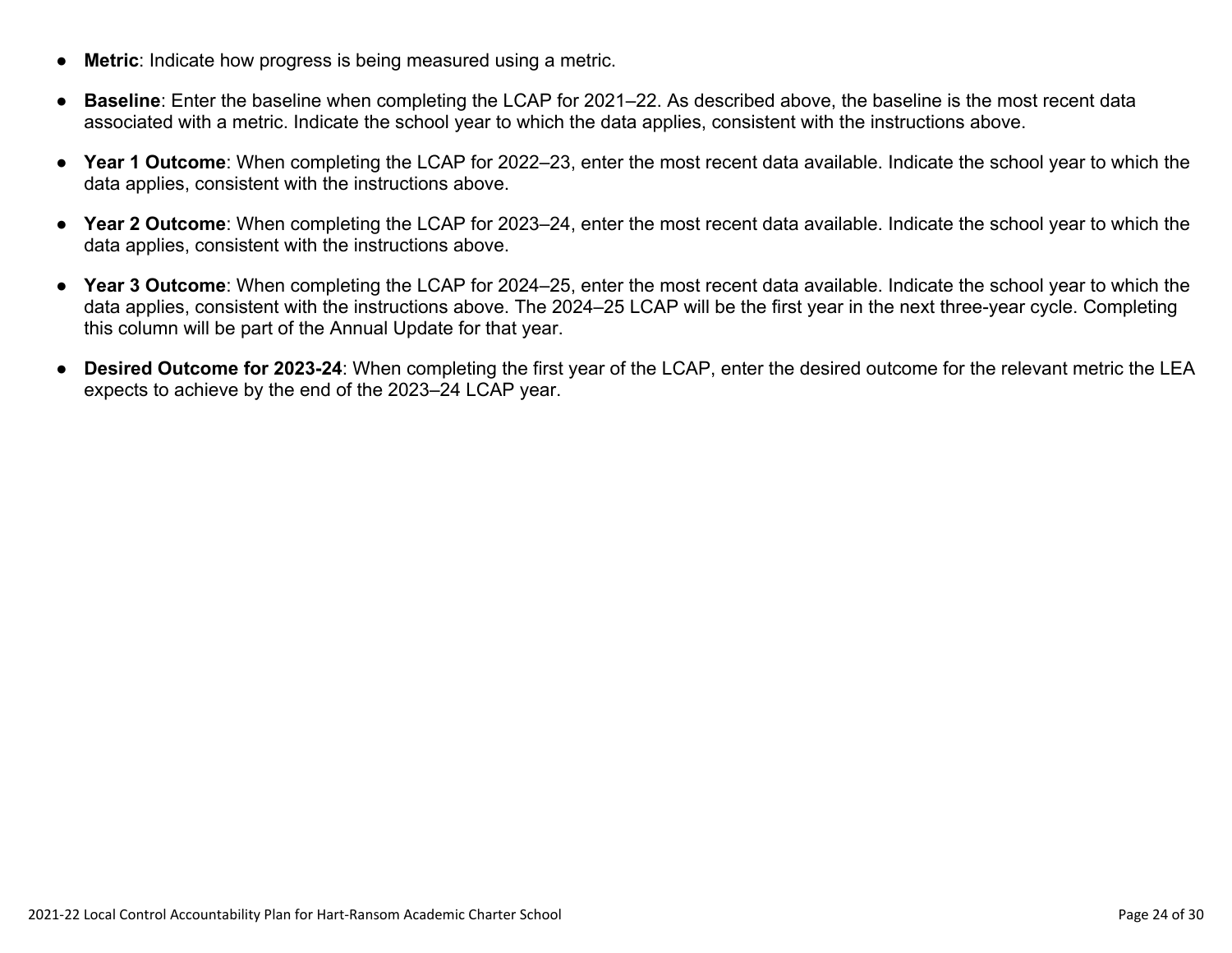Timeline for completing the "**Measuring and Reporting Results**" part of the Goal.

| <b>Metric</b>                                                                    | <b>Baseline</b>                                                                  | Year 1 Outcome                                                                                              | Year 2 Outcome                                                                                              | Year 3 Outcome                                                                                              | <b>Desired Outcome</b><br>for Year 3<br>$(2023-24)$                              |
|----------------------------------------------------------------------------------|----------------------------------------------------------------------------------|-------------------------------------------------------------------------------------------------------------|-------------------------------------------------------------------------------------------------------------|-------------------------------------------------------------------------------------------------------------|----------------------------------------------------------------------------------|
| Enter information<br>in this box when<br>completing the<br>LCAP for 2021-<br>22. | Enter information<br>in this box when<br>completing the<br>LCAP for 2021-<br>22. | Enter information<br>in this box when<br>completing the<br>LCAP for 2022-<br>23. Leave blank<br>until then. | Enter information<br>in this box when<br>completing the<br>LCAP for 2023-<br>24. Leave blank<br>until then. | Enter information<br>in this box when<br>completing the<br>LCAP for 2024-<br>25. Leave blank<br>until then. | Enter information<br>in this box when<br>completing the<br>LCAP for 2021-<br>22. |

The metrics may be quantitative or qualitative; but at minimum, an LEA's LCAP must include goals that are measured using all of the applicable metrics for the related state priorities, in each LCAP year as applicable to the type of LEA. To the extent a state priority does not specify one or more metrics (e.g., implementation of state academic content and performance standards), the LEA must identify a metric to use within the LCAP. For these state priorities, LEAs are encouraged to use metrics based on or reported through the relevant self-reflection tool for local indicators within the Dashboard.

*Actions*: Enter the action number. Provide a short title for the action. This title will also appear in the expenditure tables. Provide a description of the action. Enter the total amount of expenditures associated with this action. Budgeted expenditures from specific fund sources will be provided in the summary expenditure tables. Indicate whether the action contributes to meeting the increase or improved services requirement as described in the Increased or Improved Services section using a "Y" for Yes or an "N" for No. (Note: for each such action offered on an LEA-wide or schoolwide basis, the LEA will need to provide additional information in the Increased or Improved Summary Section to address the requirements in *California Code of Regulations*, Title 5 [5 *CCR*] Section 15496(b) in the Increased or Improved Services Section of the LCAP).

*Actions for English Learners:* School districts, COEs, and charter schools that have a numerically significant English learner student subgroup must include specific actions in the LCAP related to, at a minimum, the language acquisition programs, as defined in *EC* Section 306, provided to students and professional development activities specific to English learners.

*Actions for Foster Youth*: School districts, COEs, and charter schools that have a numerically significant Foster Youth student subgroup are encouraged to include specific actions in the LCAP designed to meet needs specific to Foster Youth students.

#### *Goal Analysis:*

Enter the LCAP Year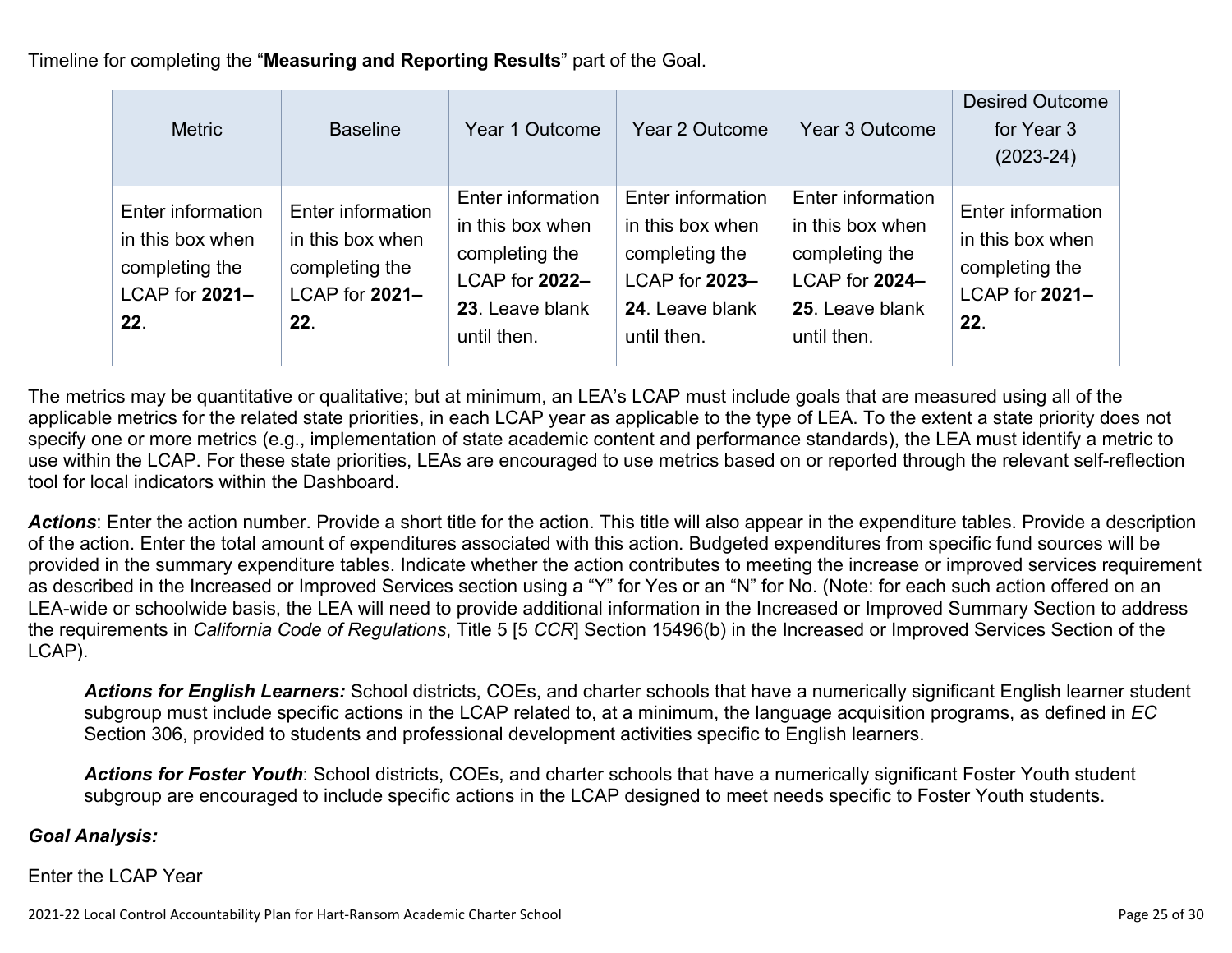Using actual annual measurable outcome data, including data from the Dashboard, analyze whether the planned actions were effective in achieving the goal. Respond to the prompts as instructed.

- Describe the overall implementation of the actions to achieve the articulated goal. Include a discussion of relevant challenges and successes experienced with the implementation process. This must include any instance where the LEA did not implement a planned action or implemented a planned action in a manner that differs substantively from how it was described in the adopted LCAP.
- Explain material differences between Budgeted Expenditures and Estimated Actual Expenditures. Minor variances in expenditures do not need to be addressed, and a dollar-for-dollar accounting is not required.
- Describe the effectiveness of the specific actions to achieve the articulated goal as measured by the LEA. In some cases, not all actions in a goal will be intended to improve performance on all of the metrics associated with the goal. When responding to this prompt, LEAs may assess the effectiveness of a single action or group of actions within the goal in the context of performance on a single metric or group of specific metrics within the goal that are applicable to the action(s). Grouping actions with metrics will allow for more robust analysis of whether the strategy the LEA is using to impact a specified set of metrics is working and increase transparency for stakeholders. LEAs are encouraged to use such an approach when goals include multiple actions and metrics that are not closely associated.
- Describe any changes made to this goal, expected outcomes, metrics, or actions to achieve this goal as a result of this analysis and analysis of the data provided in the Dashboard or other local data, as applicable.

# **Increased or Improved Services for Foster Youth, English Learners, and Low-Income Students**

#### **Purpose**

A well-written Increased or Improved Services section provides stakeholders with a comprehensive description, within a single dedicated section, of how an LEA plans to increase or improved services for its unduplicated students as compared to all students and how LEA-wide or schoolwide actions identified for this purpose meet regulatory requirements. Descriptions provided should include sufficient detail yet be sufficiently succinct to promote a broader understanding of stakeholders to facilitate their ability to provide input. An LEA's description in this section must align with the actions included in the Goals and Actions section as contributing.

#### **Requirements and Instructions**

This section must be completed for each LCAP year.

When developing the LCAP in year 2 or year 3, copy the "Increased or Improved Services" section and enter the appropriate LCAP year. Using the copy of the section, complete the section as required for the relevant LCAP year. Retain all prior year sections for each of the three years within the LCAP.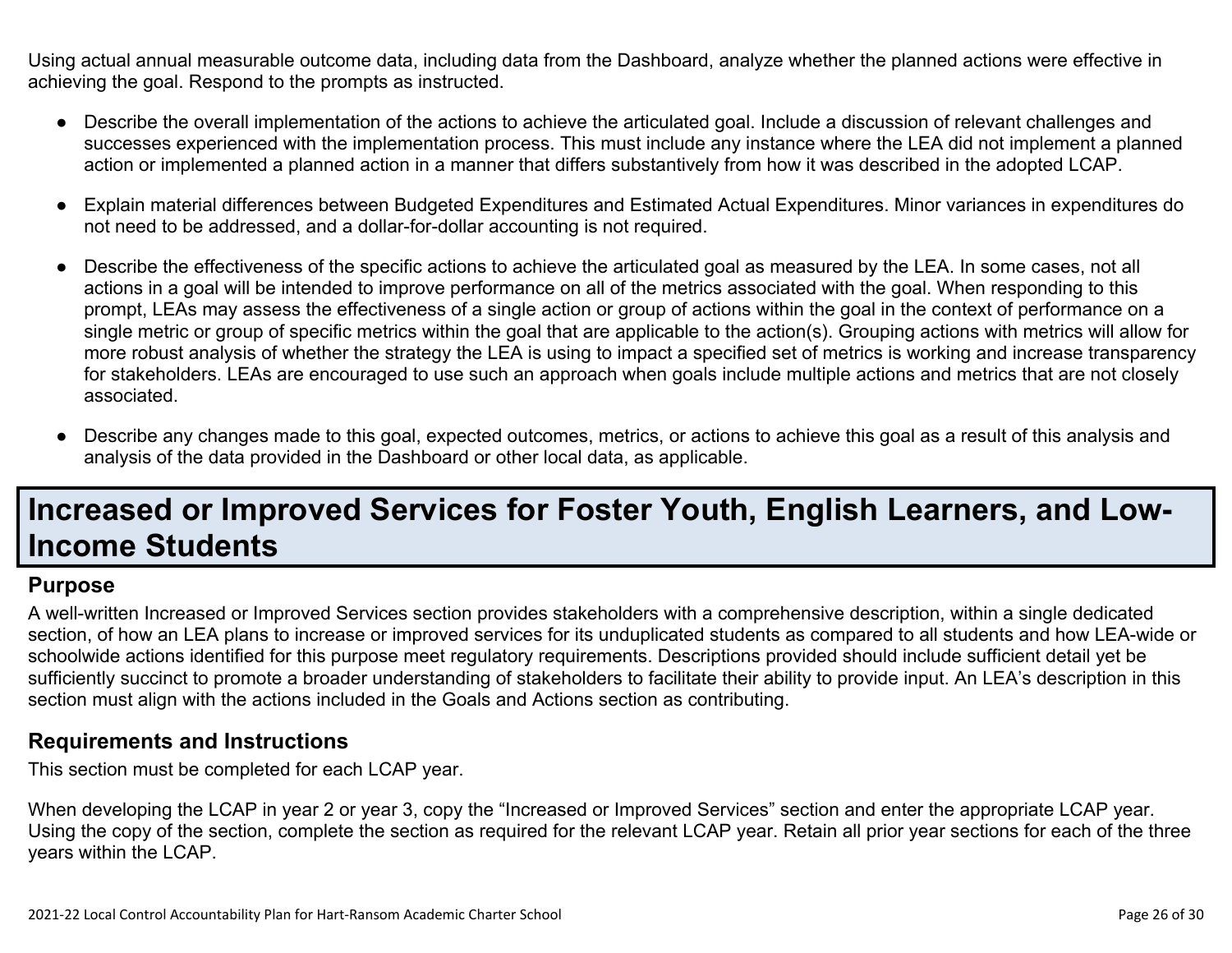*Percentage to Increase or Improve Services***:** Identify the percentage by which services for unduplicated pupils must be increased or improved as compared to the services provided to all students in the LCAP year as calculated pursuant to 5 *CCR* Section 15496(a)(7).

Increased Apportionment based on the enrollment of Foster Youth, English Learners, and Low-Income Students: Specify the estimate of the amount of funds apportioned on the basis of the number and concentration of unduplicated pupils for the LCAP year.

#### *Required Descriptions:*

For each action being provided to an entire school, or across the entire school district or county office of education (COE), an explanation of (1) how the needs of foster youth, English learners, and low-income students were considered first, and (2) how **these actions are effective in meeting the goals for these students.**

For each action included in the Goals and Actions section as contributing to the increased or improved services requirement for unduplicated pupils and provided on an LEA-wide or schoolwide basis, the LEA must include an explanation consistent with 5 *CCR* Section 15496(b). For any such actions continued into the 2021–24 LCAP from the 2017–2020 LCAP, the LEA must determine whether or not the action was effective as expected, and this determination must reflect evidence of outcome data or actual implementation to date.

**Principally Directed and Effective:** An LEA demonstrates how an action is principally directed towards and effective in meeting the LEA's goals for unduplicated students when the LEA explains how:

- It considers the needs, conditions, or circumstances of its unduplicated pupils;
- The action, or aspect(s) of the action (including, for example, its design, content, methods, or location), is based on these considerations; and
- The action is intended to help achieve an expected measurable outcome of the associated goal.

As such, the response provided in this section may rely on a needs assessment of unduplicated students.

Conclusory statements that a service will help achieve an expected outcome for the goal, without an explicit connection or further explanation as to how, are not sufficient. Further, simply stating that an LEA has a high enrollment percentage of a specific student group or groups does not meet the increase or improve services standard because enrolling students is not the same as serving students.

For example, if an LEA determines that low-income students have a significantly lower attendance rate than the attendance rate for all students, it might justify LEA-wide or schoolwide actions to address this area of need in the following way:

After assessing the needs, conditions, and circumstances of our low-income students, we learned that the attendance rate of our lowincome students is 7% lower than the attendance rate for all students. (Needs, Conditions, Circumstances [Principally Directed])

In order to address this condition of our low-income students, we will develop and implement a new attendance program that is designed to address some of the major causes of absenteeism, including lack of reliable transportation and food, as well as a school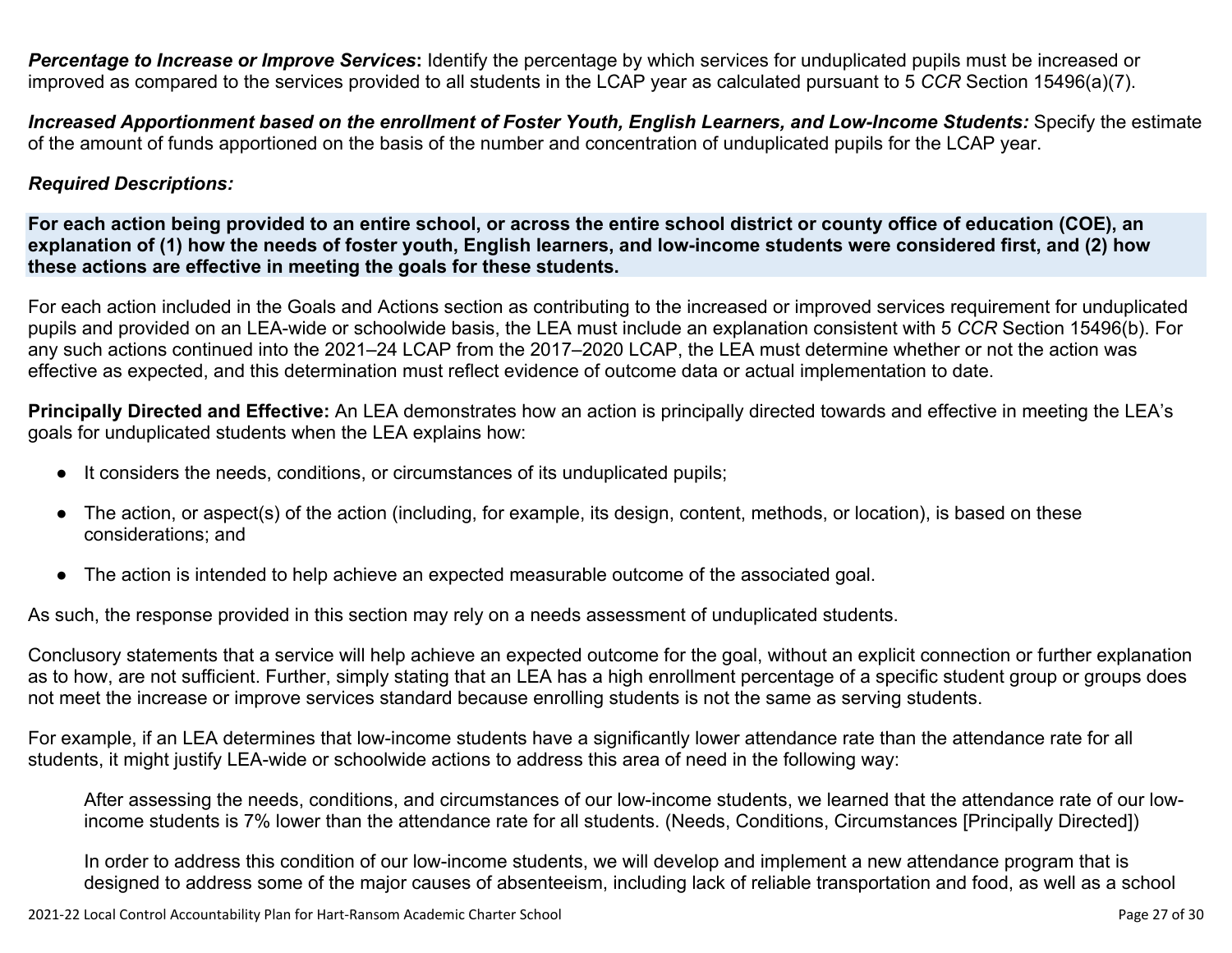climate that does not emphasize the importance of attendance. Goal N, Actions X, Y, and Z provide additional transportation and nutritional resources as well as a districtwide educational campaign on the benefits of high attendance rates. (Contributing Action(s))

These actions are being provided on an LEA-wide basis and we expect/hope that all students with less than a 100% attendance rate will benefit. However, because of the significantly lower attendance rate of low-income students, and because the actions meet needs most associated with the chronic stresses and experiences of a socio-economically disadvantaged status, we expect that the attendance rate for our low-income students will increase significantly more than the average attendance rate of all other students. (Measurable Outcomes [Effective In])

**COEs and Charter Schools**: Describe how actions included as contributing to meeting the increased or improved services requirement on an LEA-wide basis are principally directed to and effective in meeting its goals for unduplicated pupils in the state and any local priorities as described above. In the case of COEs and charter schools, schoolwide and LEA-wide are considered to be synonymous.

### **For School Districts Only:**

#### **Actions Provided on an LEA-Wide Basis:**

*Unduplicated Percentage > 55%:* For school districts with an unduplicated pupil percentage of 55% or more, describe how these actions are principally directed to and effective in meeting its goals for unduplicated pupils in the state and any local priorities as described above.

*Unduplicated Percentage < 55%:* For school districts with an unduplicated pupil percentage of less than 55%, describe how these actions are principally directed to and effective in meeting its goals for unduplicated pupils in the state and any local priorities. Also describe how the actions **are the most effective use of the funds** to meet these goals for its unduplicated pupils. Provide the basis for this determination, including any alternatives considered, supporting research, experience, or educational theory.

#### **Actions Provided on a Schoolwide Basis:**

School Districts must identify in the description those actions being funded and provided on a schoolwide basis, and include the required description supporting the use of the funds on a schoolwide basis.

**For schools with 40% or more enrollment of unduplicated pupils:** Describe how these actions are principally directed to and effective in meeting its goals for its unduplicated pupils in the state and any local priorities.

For school districts expending funds on a schoolwide basis at a school with less than 40% enrollment of unduplicated pupils: Describe how these actions are principally directed to and how the actions are the most effective use of the funds to meet its goals for foster youth, English learners, and low-income students in the state and any local priorities.

#### "A description of how services for foster youth, English learners, and low-income students are being increased or improved by the **percentage required."**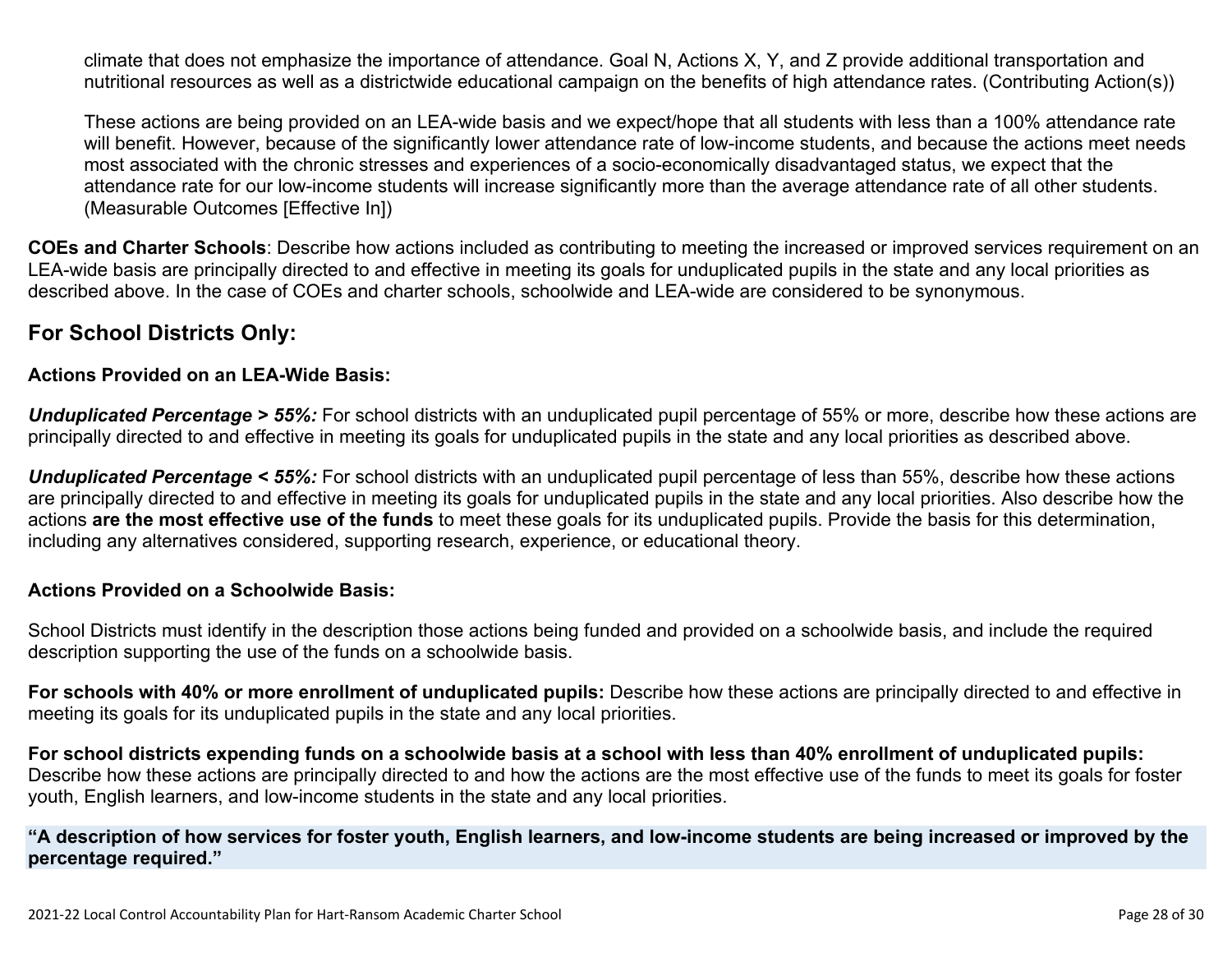Consistent with the requirements of 5 *CCR* Section 15496, describe how services provided for unduplicated pupils are increased or improved by at least the percentage calculated as compared to the services provided for all students in the LCAP year. To improve services means to grow services in quality and to increase services means to grow services in quantity. Services are increased or improved by those actions in the LCAP that are included in the Goals and Actions section as contributing to the increased or improved services requirement. This description must address how these action(s) are expected to result in the required proportional increase or improvement in services for unduplicated pupils as compared to the services the LEA provides to all students for the relevant LCAP year.

# **Expenditure Tables**

Complete the Data Entry table for each action in the LCAP. The information entered into this table will automatically populate the other Expenditure Tables. All information is entered into the Data Entry table. Do not enter data into the other tables.

The following expenditure tables are required to be included in the LCAP as adopted by the local governing board or governing body:

- Table 1: Actions
- Table 2: Total Expenditures
- Table 3: Contributing Expenditures
- Table 4: Annual Update Expenditures

The Data Entry table may be included in the LCAP as adopted by the local governing board or governing body, but is not required to be included.

In the Data Entry table, provide the following information for each action in the LCAP for the relevant LCAP year:

- **Goal #**: Enter the LCAP Goal number for the action.
- **Action #**: Enter the action's number as indicated in the LCAP Goal.
- **Action Title**: Provide a title of the action.
- **Student Group(s)**: Indicate the student group or groups who will be the primary beneficiary of the action by entering "All", or by entering a specific student group or groups.
- **Increased / Improved**: Type "Yes" if the action **is** included as contributing to meeting the increased or improved services; OR, type "No" if the action is **not** included as contributing to meeting the increased or improved services.
- If "Yes" is entered into the Contributing column, then complete the following columns: